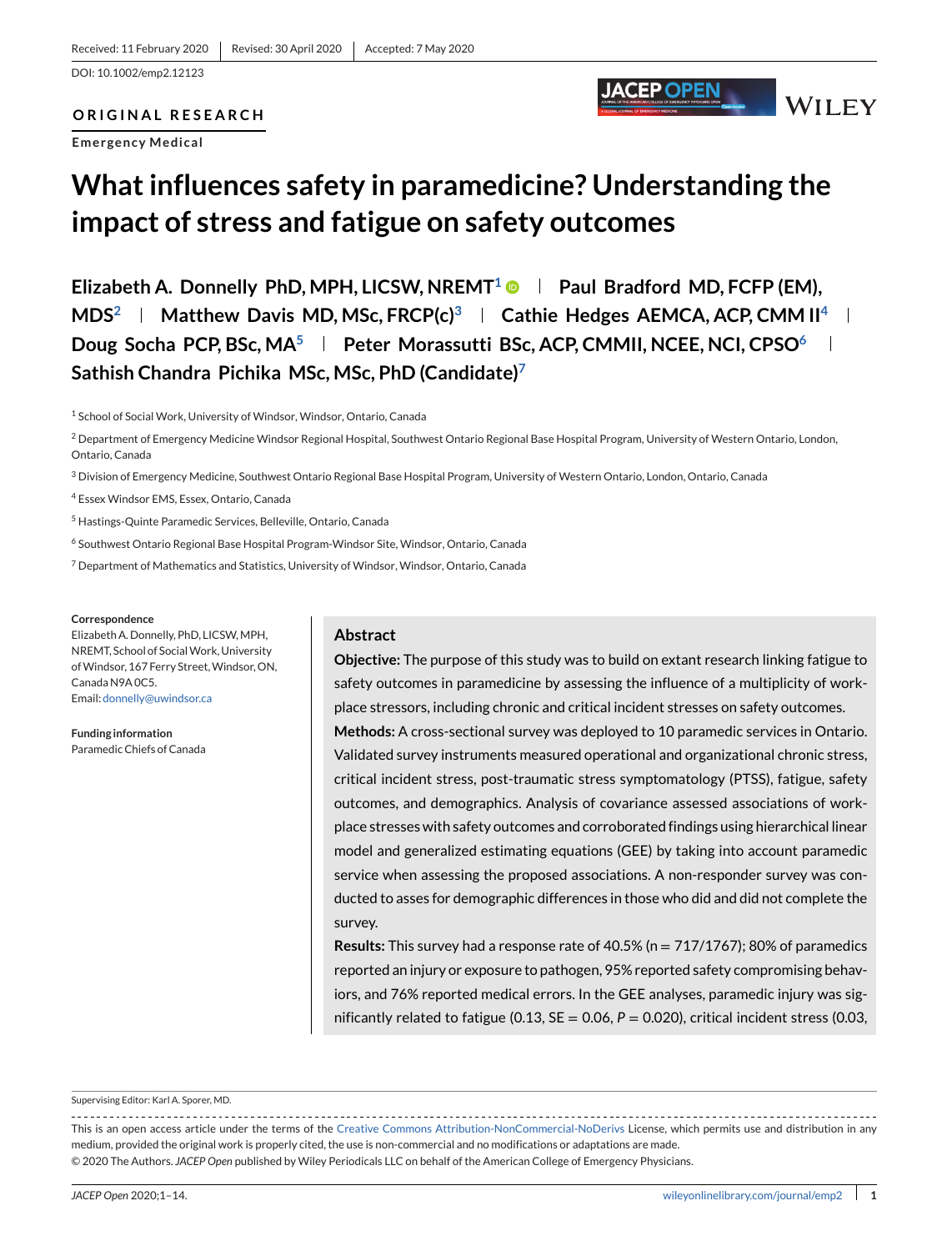$SE = 0.01$ ,  $P < 0.01$ ), and PTSS (0.03,  $SE = 0.01$ ,  $P < 0.01$ ). Safety compromising behaviors were significantly associated with fatigue (0.37, SE = 0.06, *P* < 0.01), organizational stress (0.06,  $SE = 0.01$ ,  $P < 0.01$ ), and critical incident stress (0.01,  $SE = 0.01$ ,  $P = 0.017$ ). Medication errors were significantly related to fatigue (0.12, SE = 0.05, *P* < 0.01). Finally, the bivariate analysis showed increased stress factors and fatigue was associated with increased safety outcomes.

**Conclusion:** These findings illustrate that a host of different stressors may influence safety-related behaviors. For those interested in safety, these findings point to the need for a holistic focus on fatigue and stress in paramedicine.

**KEYWORDS** emergency medical services, fatigue, paramedicine, safety, stress

# **1 INTRODUCTION**

Within paramedic services, there has been an increasing dialogue about safety culture<sup>1,2</sup> and safety outcomes.<sup>3</sup> This focus on safety in paramedicine is critical, because it works to identify those factors that place both paramedics and patients at risk for psychological and physical injury. When trying to understand safety in paramedicine, the identification of safety outcomes is an important first step. Safety outcomes described in the literature include paramedic injury/exposure to pathogens, medical errors/adverse events (eg, unintended extubation), and safety compromising behaviors (eg, exceeding the speed limit while driving in a non emergency).<sup>4</sup> The next step is to identify what factors might predict safety outcomes. For example, recent research has shown a clear link between fatigue and safety outcomes in paramedics.<sup>4</sup>

Although an empirical link has been established between fatigue and safety outcomes, no currently published research explores how other types of workplace-related stresses and stress reactions, along with fatigue, might contribute to safety outcomes. One of the most widely studied workforce health issues is post-traumatic stress. $5-13$ Research has linked post-traumatic pathology to errors in judgment in paramedics.<sup>14</sup> Further, post-traumatic stress, even at subclinical levels has been linked with functional impairment.<sup>15,16</sup> Given the evidence, it is reasonable to hypothesize that post-traumatic stress symptomatology (PTSS) may influence safety outcomes.

Many factors may influence the development of post-traumatic symptomatology. Extant research has linked stress reactions like posttraumatic stress to both chronic and critical incident stresses.<sup>17,18</sup> Chronic stresses are relatively stable and consistent over time.<sup>19</sup> In paramedicine, chronic stresses include operational stress

(the stress of working in the field of paramedicine regardless of the service) and organizational stress (the stress associated with working in a specific paramedic service). $20$  Critical incident stress refers to the stress associated with patient care. $21,22$  These workplace stresses have been empirically linked to post-traumatic stress and post-traumatic stress may be linked to safety outcomes, therefore the question becomes, what influence might work-related stress have on safety? The objective of this study was to examine the relative influence of chronic operational stress, chronic organizational stress, critical incident stress, post-traumatic stress, and fatigue on safety outcomes.

# **1.1 The Canadian Emergency Medical Services system**

The designation and level of training for emergency medical services (EMS) personnel vary from country to country. In Canada, there are 4 levels of practice, Emergency Medical Responder (EMR), Primary Care Paramedic, Advanced Care Paramedic, and Critical Care Paramedic (CCP). The scope of practice for a Primary Care Paramedic is similar to that of an Emergency Medical Technician (EMT) or Advanced Emergency Medical Technician (AEMT) in the United States. Similarly, Advanced Care Paramedics have a similar scope of practice to Paramedics in the United States. As respondents to this survey came from Advanced Life Support services, respondents were all certified at the Primary Care Paramedic level or higher. The term "paramedicine" is used in this article as it is the preferred term in the Canadian system.

## **2 METHODS**

## **2.1 Measures**

## **2.1.1 Work-related stress**

Two types of stress which might influence stress reactions for those in paramedicine were included. Chronic stresses were assessed using the Emergency Medical Services Chronic Stress Questionnaire (EMS-CSQ).<sup>20</sup> The EMS-CSQ assesses operational stress, which is the stress associated with working in EMS generally (eg, shift work, being away from family). The EMS-CSQ also assesses organizational stress, which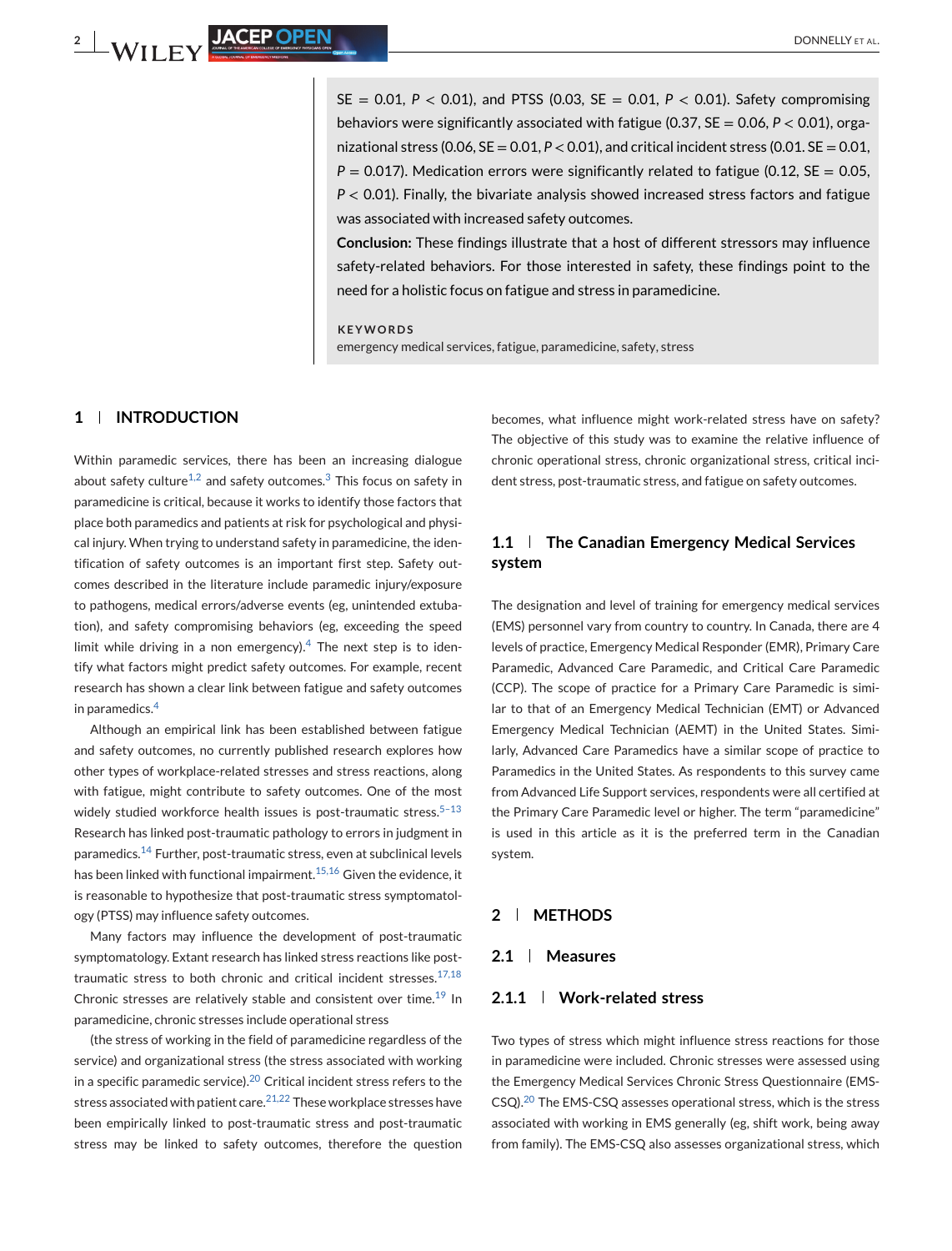is the stress associated with the culture in a specific paramedic service (eg, dealing with supervisors, unequal sharing of work responsibilities, or changes in policy). Both operational and organizational stress are assessed on a 7-point Likert scale.

Critical incident stress was assessed using the EMS Critical Incident Stress Inventory.<sup>21</sup> This inventory assesses 37 patient-care-related stresses and is assessed on a 7-point Likert scale. Responses for both the EMS-CSQ and the EMS-CIS are summed to create a continuous measure of stress.

## **2.1.2 Post-traumatic stress**

PTSS is a cluster of symptoms that develop after exposure to trauma (eg, intrusive memories or flashbacks, avoidance of reminders of the event, negative alterations in cognition, alterations in arousal, and reactivity).<sup>23</sup> To assess post-traumatic stress, the PTSD checklist-Military (PCL-M) was used.<sup>24</sup> This 17-item scale has been used successfully in multiple previous studies with paramedics.<sup>17,18</sup> In this study, the PCL-M was changed slightly, with participants being asked about a stressful work experience rather than a stressful military experience. The PCL-M can be summed and scored continuously, or a cutoff can be used to establish probable PTSD. Scoring recommendations vary based on the expected level of rates of PTSD; this study used a cutoff of 50 for probable PTSD,<sup>25</sup> which is the most conservative of the recommended cut-off scores that increases the sensitivity of the scale.

## **2.1.3 Fatigue**

Fatigue, or the sense of "tiredness" that individuals experience,  $26$  was assessed using the Chalder Fatigue Scale.<sup>27</sup> This scale has been successfully used with paramedic populations in the past<sup>28</sup> and assesses fatigue using an 11-item scale scored on a 4-point Likert scale. Responses are summed; a total over 4 is considered fatigued.

# **2.1.4 Safety outcomes**

To assess safety outcomes, the EMS Safety Inventory was used (EMS- $SI$ ).<sup>1</sup> The EMS Safety Inventory assesses injuries and exposures, safety compromising behaviors, and medical errors/adverse events. The EMS-SI was adapted in several ways for this study. The initial iteration of the EMS-SI had 2 questions on injury and exposure; in this study, more specific queries were generated about different types of injuries and/or exposures to offer a greater specificity and detail in that domain; a total of 17 questions were asked about injury and exposure. A second change that was made to the EMS-SI was adapting it for the Canadian population. Items were reviewed by community collaborators who are active paramedics to make sure they were contextually appropriate for the Canadian population. A few changes were required. For example, respondents were asked about driving over the speed limit in kilometers per hour rather than miles per hour. Another change

#### **The Bottom Line**

A survey was performed to evaluate how different workplace stresses, posttraumatic stress, and fatigue influence safety in paramedics. A total of 80% reported an injury or exposure, 95% reported safety compromising behaviors and 76% reported medical errors. Multivariable analyses indicate that a variety of different stressors may influence safety-related behaviors.

was made in coding responses. In the past, if respondents endorsed "probably yes/definitely yes," or "forgot to perform/ran out of time/did not think it was necessary," they were coded as a negative safety outcome and treated as dichotomous (yes/no). In this study, responses were summed to create a continuous variable that reflected how many negative safety outcomes each respondent endorsed. Although previous research has dichotomized the safety outcome variables, the decision was made to create a continuous variable to see if there was a linear relationship between level of stress and the frequency of reports of safety outcomes. As multiple changes were made to the EMS-SI, the revised version of the scale has been included as Appendix A.

## **2.1.5 Demographics**

Respondents were asked about age, the number of years they had been in the paramedic profession, gender, marital status, level of certification, hours worked weekly, number of paramedic jobs held, ethnicity, and income.

## **2.1.6 Study protocol**

This study used a cross-sectional online survey methodology. Recruitment occurred through a listserv of chiefs of paramedic services in Ontario. Each participating service agreed to share the email addresses of their staff so that participants could be contacted directly. Before contact from the researchers, all paramedics received an email contact from their administration, communicating to paramedics that participation was voluntary, confidential, and they could respond to the survey while at work. The survey instrument included 167 questions. Once data collection started, respondents received an introductory email describing the purpose of the survey. Participants received 2 invitations and 2 reminders about the survey at 5-day intervals. Respondents could opt out through a hyperlink in their emails or by declining to participate on the first page of the survey. At the end of the study, a non-responder survey was sent out to assess for demographic differences in those who chose not to complete the study. To be included in the study, respondents had to have completed at least 80% of the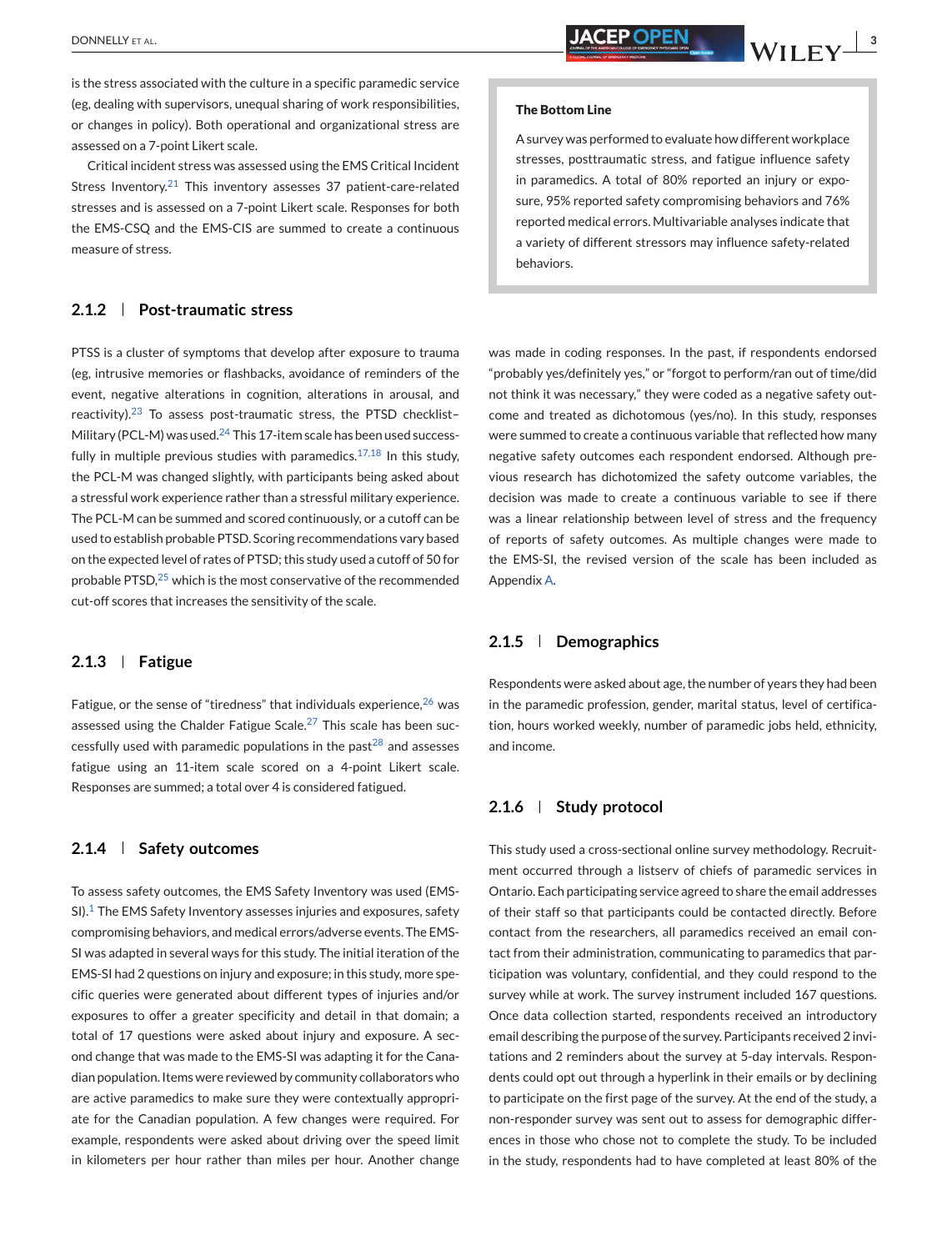survey questions. $2^9$  Response was incentivized by the opportunity to be entered into a drawing for 1 of 10 Android tablets. The study was reviewed and cleared by the University of Windsor Research Ethics Board (REB 15-057).

#### **2.1.7 Analysis of data**

In primary analysis, respondent-level data was used for descriptive analyses and bivariate analyses. Analysis of covariance (ANCOVA) was used to assess for significant relationships between the independent variables and safety outcomes. Categorical variables were dichotomized as gender (male/female), marital status (partnered/not partnered), level of certification (Advanced Care Paramedic/Primary Care Paramedic), and ethnicity (white/visible minority). Paramedic service (the service the paramedic was employed by) was used as a covariate. Demographic characteristics that were significantly correlated with safety outcomes were also used as covariates in addition to paramedic service.

As paramedics were nested within paramedic services, hierarchical linear modeling was used to measure if the y-intercepts (level at which prediction line begins when predictor  $= 0$ ) differ across services for each outcome, if the slopes (association of predictor with outcome) differ across services for each outcome, and if there is an interaction of intercepts and slopes for each outcome. A significant interaction would indicate that services that start low on a specific outcome may have steeper slopes, meaning they are particularly sensitive to certain stressors. The estimates of beta parameter were obtained using generalized estimating equations (GEE) and nested within paramedic services as in hierarchical linear modeling model.

Both analyses are presented to allow for a comparative assessment of the impact of service-level variables on safety outcomes. Model 1 represents analyses including only demographic factors, Model 2 represents analyses the inclusion of workplace stresses, Model 3 includes all factors, including fatigue and post-traumatic stress. Model 4 is the hierarchical linear modeling analysis. Model 5 is the GEE analysis. For all analyses, SPSS (versions 24-26) were used. 30,31

## **3 RESULTS**

Of the 54 services, 10 agreed to participate. Out of the total of 1767 paramedics in the participating regions, 825 responded to the survey; however, after removing those with <80% completion, the overall usable response rate for the survey was  $40.5\%$  (n = 717). Responses were received from paramedics at all 10 services that opted to participate in the study. Within services, response rates varied, ranging from 24%–54%. A total of 69 individuals completed the non-responder survey.

To assess if the standardized scales had performed reliably, Cronbach *α* scores were calculated. In this sample, the scales performed reliably; operational stress scale (*α* = 0.882), organizations stress (*α* = 0.878), and the PTSS scale was ( $\alpha$  = 0.943).

#### **3.1 Sample demographics**

Most respondents were male (66%), white (93%), and certified at the Primary Care Paramedic level (78%). The average age of respondents was 38 ( $SD = 10.1$ ) and the average number of years in paramedicine was 13.6 (SD = 9.9). Respondents reported most frequently working between 41 and 60 hours (71%) and working 12-hour shifts (99%). A simple majority of respondents reported being married (57.5%), the vast majority reported working 1 job (76.5%) and 82% reported making over \$70,000 per year. This sample was overwhelmingly white (92.7%). To assess for the relative representativeness of this sample to the overall paramedic population, a review of studies of paramedics was conducted to compare demographic characteristics of this sample. The results are presented in Table [1.](#page-4-0) 17,29,30,32,33

#### **3.2 Stress and safety**

In this sample, 54.9% of respondents reported they were fatigued at work ( $M = 5.4$ ,  $SD = 2.7$ ). The percentage of participants who reported post-traumatic symptomatology which might indicate post-traumatic stress disorder (PTSD) was  $14.5\%$  (M = 34.1, SD = 14.6). As the EMS-SI was adapted for this population and items were added, individual items and the frequency with which they were endorsed is included as Appendix A.

Safety-compromising situations were reported by most respondents; 80.2% reported some sort of injury or exposure, 95.3% reported at least 1 safety compromising behavior, and 76.4% of respondents reported an adverse event or medication error. Before multivariable analyses, the demographic variables were assessed for significance with the safety variables. The results were as follows in Table [2.](#page-4-0)

Age and years in paramedicine were significantly associated with safety-compromising behaviors and errors/adverse events (*P* < 0.01), with younger paramedics and those with fewer years in paramedicine report reporting higher levels on both outcomes. Level of certification was significantly related to injuries/exposures (*P* < 0.01), safetycompromising behaviors (*P* < 0.001), and errors/adverse events (*P* < 0.001). Respondents certified at the Advanced Care Paramedic level reported higher levels of all safety outcomes than respondents at the Primary Care Paramedic level. Hours worked weekly were significantly related to injuries, (*P* < 0.01) and safety compromising events (*P* < 0.01), with those who worked more hours reporting higher rates. The more jobs individuals reported working, the more errors and adverse events were reported ( $P < 0.05$ ). Given bivariate significance, these demographic variables were included in subsequent analyses as covariates. The descriptive statistics between demographics characteristics and safety outcome is included as Appendix B.

In further bivariate analysis, all the stress factors and fatigue were significantly associated with injuries/exposures, safety compromising behaviors, and errors/adverse events (*P* < 0.01), with a higher level of stress and fatigue reporting higher levels on the safety outcomes (Table [3\)](#page-4-0).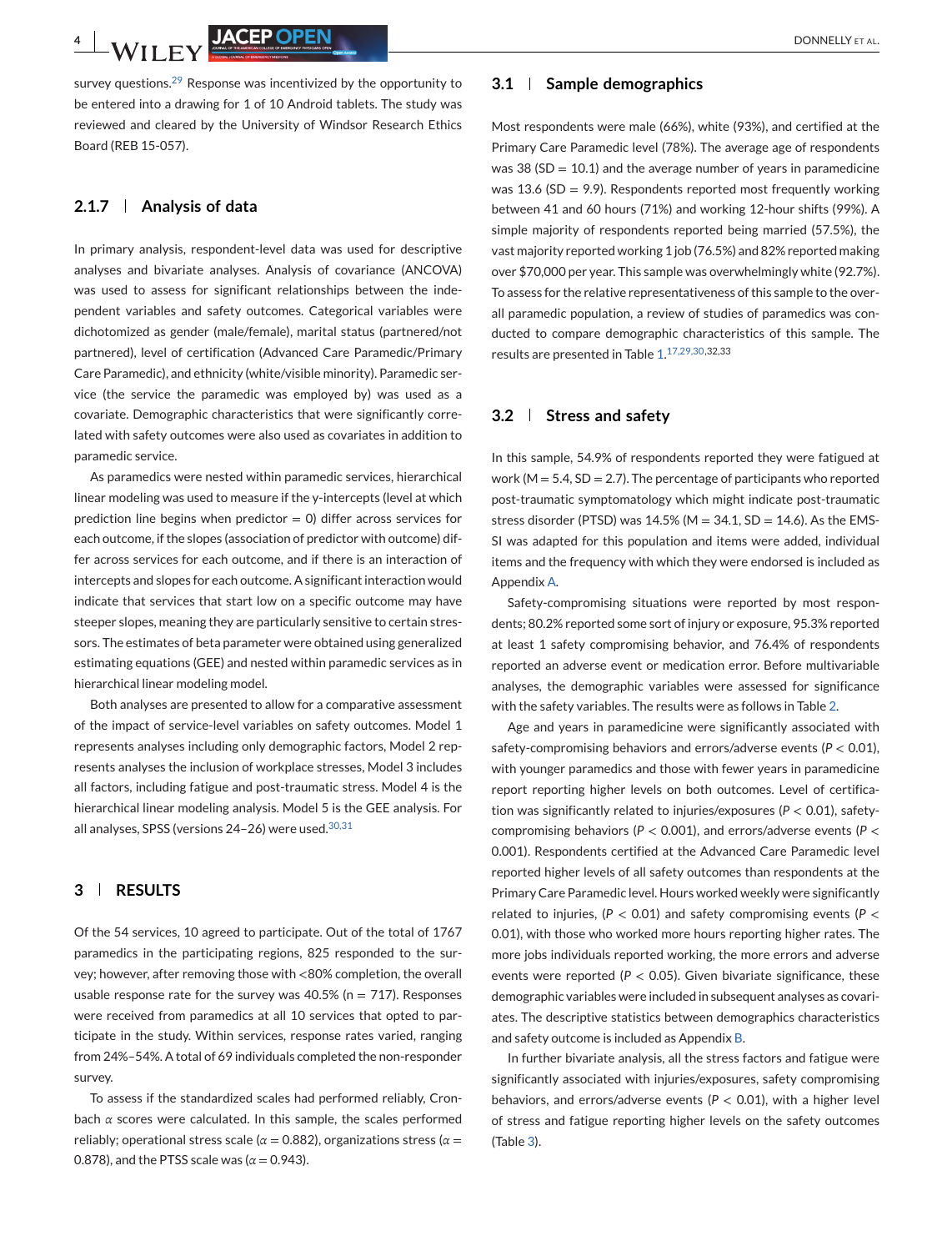<span id="page-4-0"></span>**TABLE 1** Comparative demographic characteristics of Canadian paramedics

|                                                 | Current<br>study<br>$(n = 717)$ | <b>Bigham</b><br>et al. $32$<br>$(n = 1676)$ | <b>Fischer and</b><br>MacPhee <sup>33</sup><br>$(n = 2557)$ | <b>Donnelly</b><br>et al. $^{18}$<br>$(n = 162)$ |
|-------------------------------------------------|---------------------------------|----------------------------------------------|-------------------------------------------------------------|--------------------------------------------------|
| Response rate                                   | 40%                             | 89%                                          | N/A                                                         | 60%                                              |
| Male                                            | 66%                             | 70%                                          | 64%                                                         | 71%                                              |
| Age in years (mean)                             | 38                              | 34                                           | N/A                                                         | 38                                               |
| Years of experience                             | 13.5                            | 10.2                                         | N/A                                                         | 13.75                                            |
| Full time hours worked weekly (35+h)            | 80%                             | 91.5%                                        | 78%                                                         | N/A                                              |
| Level of certification (Primary Care Paramedic) | 78%                             | N/A                                          | 61%                                                         | 80.7                                             |
| Married                                         | 57.5%                           | N/A                                          | 73%                                                         | 67%                                              |

N/A, not available.

**TABLE 2** Bivariate relationship between safety outcomes and demographic characteristics

|                        | Injuries/exposures        | Safety-compromising behaviors | Errors/adverse events      |
|------------------------|---------------------------|-------------------------------|----------------------------|
| Age                    | N/S                       | $r(665) = -0.17, P < 0.01$    | $r(652) = -0.12, P < 0.01$ |
| Years in paramedicine  | N/S                       | $r(646) = -0.13, P < 0.01$    | $r(637) = -0.11, P < 0.01$ |
| Gender                 | N/S                       | N/S                           | N/S                        |
| Marital status         | N/S                       | N/S                           | N/S                        |
| Level of certification | $t(672) = 2.67, P < 0.01$ | $t(669) = 4.21, P < 0.001$    | $t(659) = 4.00, P < 0.001$ |
| Hours worked weekly    | $r(672) = 0.13, P < 0.01$ | $r(669) = 0.12, P < 0.01$     | N/S                        |
| Ethnicity              | N/S                       | N/S                           | N/S                        |
| Gross personal income  | N/S                       | N/S                           | N/S                        |
| Number of jobs         | N/S                       | N/S                           | $r(657) = 0.09, P < 0.05$  |

N/S, non-significant.

## **3.2.1 Multivariable analyses**

#### *Injuries and exposures*

To test the multivariable relationships predicting injuries and exposures, ANCOVA analyses were run. Respondents certified at the Advanced Care Paramedic reported higher level ( $M = 4.58$ , SD = 3.37) of injury than respondents at the Primary Care Paramedic level ( $M =$ 3.78, SD = 3.19). When all the covariates were added (Model 3), the predictors that had a significant relationship to injuries and exposures were paramedic service (*P* = 0.006), organizational stress (*P* = 0.050), critical incident stress (*P* < 0.001), post-traumatic stress (*P* = 0.003), and fatigue ( $P = 0.017$ ). A final R<sup>2</sup> for the model was 0.226, signifying that these predictors accounted for 22.6% of the variance in injuries and exposures (Table [4\)](#page-5-0).

To further explore the effect of paramedic service and account for non-independence of observations, 3 hierarchical linear modeling and GEE models were run to assess whether measuring the variability in intercepts and slopes across services improved the fit of the model to the data. Model fit was measured by the log-likelihood (−2LL) for hierarchical linear modeling and quasi log-likelihood (QIC) for GEE.

|  | <b>TABLE 3</b> Bivariate relationship between safety outcomes and stress/fatigue |  |  |
|--|----------------------------------------------------------------------------------|--|--|
|--|----------------------------------------------------------------------------------|--|--|

|                          | Injuries/exposures<br>(n) | Safety-<br>compromising<br>behaviors (n) | Errors/adverse<br>events (n) |
|--------------------------|---------------------------|------------------------------------------|------------------------------|
| Organizational stress    | $0.27a$ (652)             | $0.36a$ (650)                            | $0.13a$ (641)                |
| Operational stress       | $0.26a$ (648)             | $0.30a$ (646)                            | $0.13a$ (634)                |
| Critical incident stress | $0.40^{\circ}$ (678)      | $0.30a$ (676)                            | 0.11 <sup>a</sup> (665)      |
| Post-traumatic stress    | $0.36a$ (659)             | $0.34a$ (659)                            | $0.13a$ (645)                |
| Fatigue                  | 0.29 <sup>a</sup> (663)   | 0.39 <sup>a</sup> (663)                  | $0.18a$ (653)                |

aCorrelation is significant at the 0.01 level (2-tailed).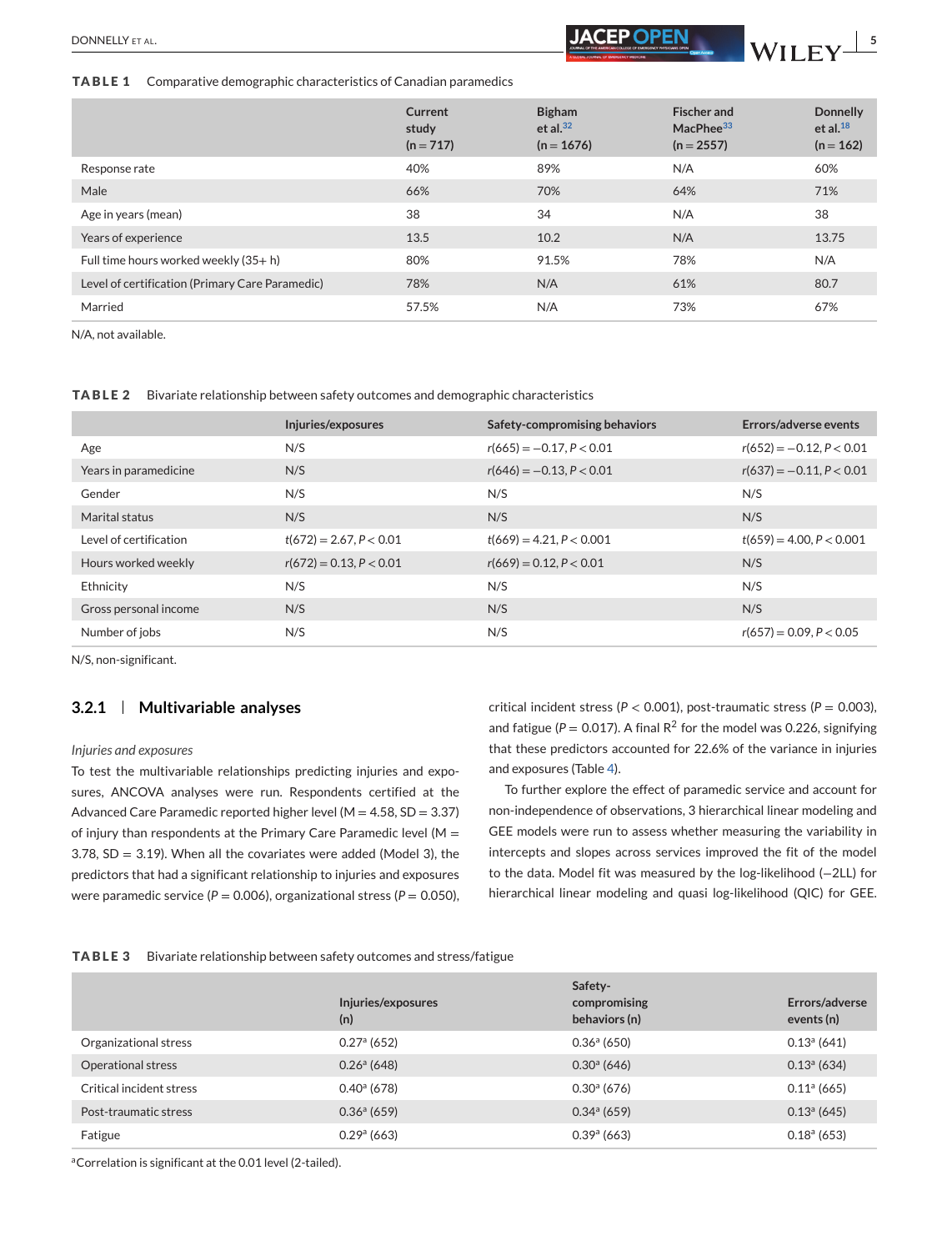#### <span id="page-5-0"></span>**TABLE 4** ANCOVA and hierarchical linear modeling analyses on injuries and exposures

|                             |         |       |         |       |         |       |                  | Model 4 (hierarchical |                |              |
|-----------------------------|---------|-------|---------|-------|---------|-------|------------------|-----------------------|----------------|--------------|
|                             | Model 1 |       | Model 2 |       | Model 3 |       | linear modeling) |                       | Model 5 (GEE)  |              |
|                             | F       | P     | F       | P     | F       | P     | F                | P                     | $\beta$ (SE)   | P            |
| Intercept                   | 7.271   | 0.007 | 0.893   | 0.345 | 0.010   | 0.919 | 0.006            | 0.936                 | $-0.40(0.80)$  | 0.617        |
| Level of certification      | 5.619   | 0.018 | 3.915   | 0.048 | 0.832   | 0.362 | 1.241            | 0.266                 | 0.34(0.28)     | 0.230        |
| Hours worked<br>weekly      | 10.86   | 0.001 | 1.813   | 0.179 | 2.147   | 0.143 | 2.137            | 0.144                 | 0.25(0.18)     | 0.158        |
| Paramedic service           | 2.974   | 0.002 | 2.448   | 0.010 | 2.590   | 0.006 | a                |                       | $\overline{a}$ | $\mathsf{a}$ |
| Organizational stress       |         |       | 6.986   | 0.008 | 3.857   | 0.050 | 3.250            | 0.072                 | 0.02(0.01)     | 0.080        |
| <b>Operational stress</b>   |         |       | 4.528   | 0.034 | 0.000   | 0.992 | 0.011            | 0.915                 | 0.001(0.01)    | 0.966        |
| Critical incident<br>stress |         |       | 55.156  | 0.000 | 37.427  | 0.000 | 38.081           | 0.000                 | 0.03(0.01)     | 0.000        |
| Post-traumatic stress       |         |       |         |       | 8.768   | 0.003 | 8.719            | 0.003                 | 0.03(0.01)     | 0.006        |
| Fatigue                     |         |       |         |       | 5.707   | 0.017 | 6.009            | 0.015                 | 0.13(0.06)     | 0.021        |
| Adjusted $R^2$              |         | 0.046 |         | 0.200 |         | 0.226 | $\mathbf b$      | $\mathbf b$           | $\mathbf b$    | $\mathbf b$  |

Model 4 allowed intercepts to vary across paramedic services, which accounted for significant variance (2.37%) in injuries and exposures and significant improvement in model fit, $\chi^2$ <sub>change</sub> (1) = 5.683, P < 0.05. Tabled intercept value represents a fixed effect across all individuals.

aSlopes and intercepts allowed for vary across paramedic services, thus negating overall effect for paramedic service. Model 5 allows for subjects to be nested across services and provides parameter estimates and SE.

 $b$ Both hierarchical linear modeling and GEE do not provide  $R^2$  statistic.

After taking the variability in intercepts into account in the GEE model, critical incident stress (0.03,  $SE = 0.01$ ,  $P < 0.001$ ), post-traumatic stress (0.03,  $SE = 0.01$ ,  $P = 0.006$ ), and fatigue (0.13,  $SE = 0.06$ ,  $P =$ 0.021) still predicted injuries and exposures; the effect of organizational stress was reduced to marginal significance (0.02,  $SE = 0.01$ , *P* = 0.080). In the hierarchical linear modeling model, we have found the same predictors predicting injuries and exposures as in the GEE model.

#### *Safety compromising behaviors*

Respondents certified at the Advanced Care Paramedic reported a higher level ( $M = 8.06$ , SD = 4.25) of safety-compromising behaviors than respondents at the Primary Care Paramedic level ( $M = 6.61$ , SD = 3.80). In ANCOVA analyses, safety-compromising behaviors were significantly related to level of certification ( $P = 0.003$ ), organizational stress (*P* < 0.001), critical incident stress (*P* = 0.003), post-traumatic stress ( $P = 0.017$ ), and fatigue ( $P < 0.001$ ). The final model had an  $R^2$ for the model was 0.291, signifying that these predictors accounted for 29.1% of the variance in safety-compromising behaviors (Table [5\)](#page-6-0).

In GEE analyses, organizational stress  $(0.06, SE = 0.01, P < 0.001)$ , critical incident stress (0.01,  $SE = 0.01$ ,  $P = 0.017$ ), post-traumatic stress (0.03, SE = 0.01, *P* = 0.018), and fatigue (0.37, SE = 0.06, *P* < 0.001) still predicted safety-compromising behaviors, but operational stress ( $P = 0.164$ ) did not predict safety-compromising behaviors, possibly due to the strong variability in this association across services. Greater age (−0.07, SE = 0.03, *P* = 0.015) and level of certification  $(-1.07, SE = 0.36, P = 0.003)$  predicted fewer safety-compromising behaviors in the GEE model. In the hierarchical linear modeling analyses, we found a similar conclusion with the GEE model, but posttraumatic stress no longer predicts safety-compromising behaviors.

#### *Medication errors/adverse events*

Like the earlier outcomes, respondents certified at the Advanced Care Paramedic reported a higher level ( $M = 2.76$ , SD = 2.96) of adverse events in comparison to Primary Care Paramedic level certification (M  $= 1.85$ , SD = 2.18). ANCOVA analyses indicated that level of certification ( $P = 0.017$ ), number of jobs ( $P = 0.032$ ), organizational stress ( $P =$ 0.035) and fatigue ( $P = 0.014$ ) were significantly related to medication errors and adverse events. A final  $R^2$  of 0.088 indicated that predictors accounted for 8.8% of the variance in medication errors and adverse events (Table [6\)](#page-6-0).

In GEE analyses, fatigue still predicted medication errors/adverse events (0.12,  $SE = 0.05$ ,  $P = 0.005$ ), but organizational stress was reduced to marginal significance (0.02,  $SE = 0.01$ ,  $P = 0.065$ ). A greater level of certification, however, still predicted fewer errors (0.78, SE = 0.28,  $P = 0.005$ ), and a greater number of jobs marginally predicted more errors (0.41,  $SE = 0.22$ ,  $P = 0.062$ ). In the hierarchical linear modeling analyses, a similar conclusion was found in the GEE model, but we gained the number of jobs ( $P = 0.024$ ) as a predictor of medication errors and adverse events.

#### **3.2.2 Non-responder survey**

To assess for differences among responders and non-responders (paramedics who did not respond to the survey and did not opt out of participation), a follow-up survey was undertaken. The purpose of this non-responder survey was not to query respondents about stress or safety, but to assess for demographic differences between those who responded to the survey and those who did not. A total of 69 responses were received from 9 paramedic services. No significant differences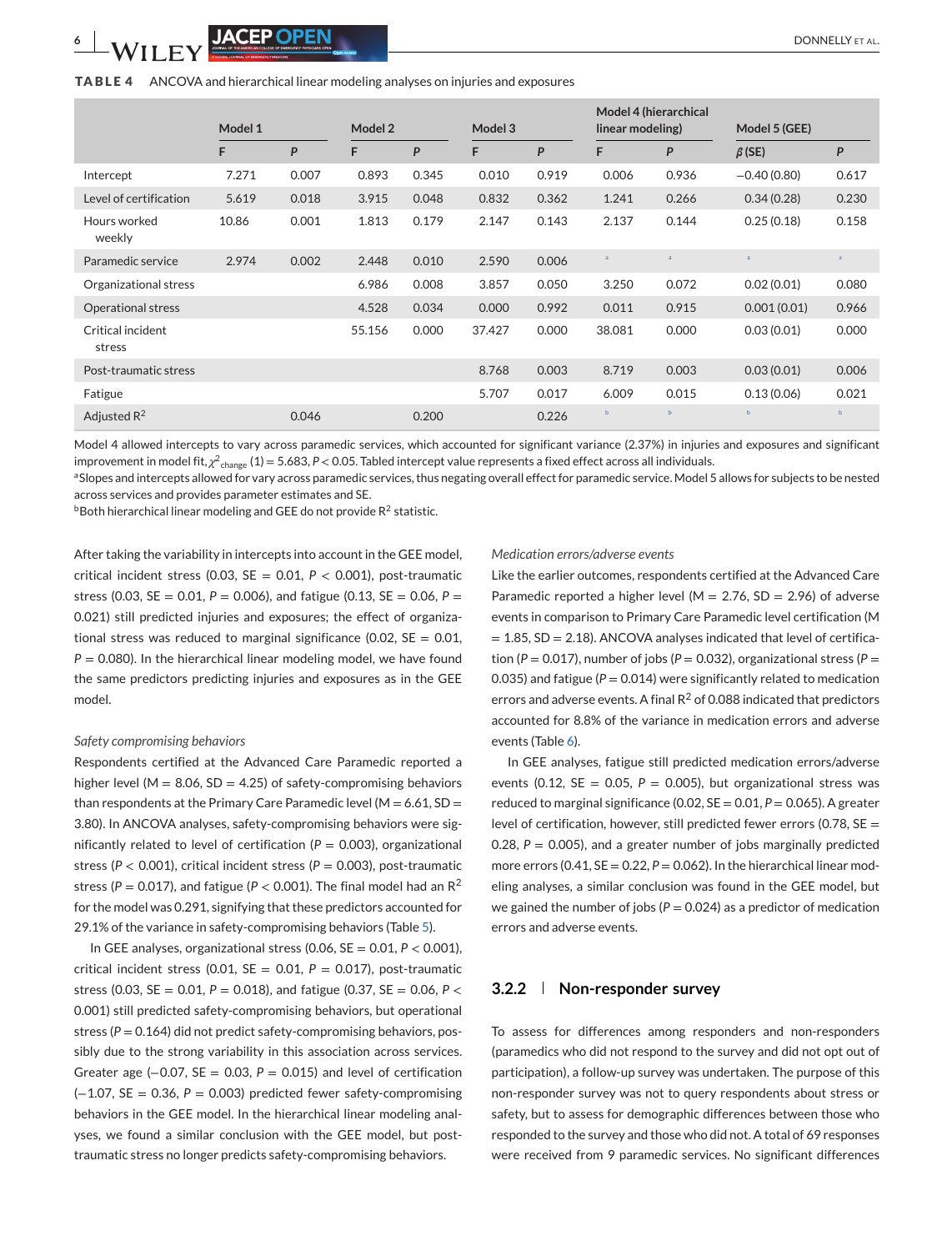#### <span id="page-6-0"></span>**TABLE 5** ANCOVA, hierarchical linear modeling, and GEE analyses on safety-compromising behaviors

|                             |         |       |         |       |         |       | Model 4 (hierarchical |                  |                |              |
|-----------------------------|---------|-------|---------|-------|---------|-------|-----------------------|------------------|----------------|--------------|
|                             | Model 1 |       | Model 2 |       | Model 3 |       |                       | linear modeling) | Model 5 (GEE)  |              |
|                             | F       | P     | F       | P     | F       | P     | F                     | P                | $\beta$ (SE)   | P            |
| Intercept                   | 50.999  | 0.000 | 16.329  | 0.000 | 11.96   | 0.001 | 12.105                | 0.001            | 3.15(1.26)     | 0.013        |
| Age                         | 6.341   | 0.012 | 2.097   | 0.148 | 3.416   | 0.065 | 4.277                 | 0.039            | $-0.07(0.03)$  | 0.015        |
| Years in EMS                | 0.008   | 0.931 | 2.558   | 0.110 | 2.784   | 0.096 | 2.453                 | 0.118            | $-0.04(0.03)$  | 0.158        |
| Level of certification      | 19.402  | 0.000 | 15.261  | 0.000 | 8.771   | 0.003 | 10.601                | 0.001            | $-1.07(0.36)$  | 0.003        |
| Hours worked<br>weekly      | 6.966   | 0.009 | 1.69    | 0.194 | 2.362   | 0.125 | 3.044                 | 0.082            | 0.37(0.22)     | 0.090        |
| Paramedic service           | 2.250   | 0.018 | 2.057   | 0.032 | 1.82    | 0.062 | $\overline{a}$        | $\mathsf{a}$     | $\overline{a}$ | $\mathsf{a}$ |
| Organizational stress       |         |       | 32.533  | 0.000 | 21.46   | 0.000 | 21.95                 | 0.000            | 0.06(0.01)     | 0.000        |
| Operational stress          |         |       | 3.977   | 0.047 | 0.824   | 0.364 | 0.791                 | 0.374            | $-0.01(0.01)$  | 0.364        |
| Critical incident<br>stress |         |       | 18.448  | 0.000 | 8.906   | 0.003 | 7.952                 | 0.005            | 0.01(0.01)     | 0.017        |
| Post-traumatic stress       |         |       |         |       | 5.782   | 0.017 | 2.188                 | 0.164            | 0.03(0.01)     | 0.018        |
| Fatigue                     |         |       |         |       | 34.5    | 0.000 | 37.127                | 0.000            | 0.37(0.06)     | 0.000        |
| Adjusted $R^2$              |         | 0.079 |         | 0.232 |         | 0.291 | $\mathbf b$           | $\mathbf b$      | $\mathbf b$    | $\mathbf b$  |

Model 4 allowed intercepts and slopes to vary across services, which produced best-fitting model. Allowing only intercepts to vary across services resulted in non-significant improvement in the fit of the model, $\chi^2$ <sub>change</sub> (1) = 0.826, *P* > 0.10. Tabled intercept value represents a fixed effect across all individuals. aSlopes and intercepts allowed for vary across paramedic services, thus negating overall effect for paramedic service. Allowing interaction of slopes and intercepts resulted in significant improvement in fit,  $\chi^2$ <sub>change</sub> (1) = 5.950, *P* < 0.05. Model 5 allows for subjects to be nested across services and provides parameter estimates and SE.

 $b$ Both hierarchical linear modeling and GEE do not provide  $R^2$  statistic.

|                             | Model 1 |       | Model 2 |       | Model 3 |       | linear modeling) | Model 4 (hierarchical | Model 5 (GEE) |              |
|-----------------------------|---------|-------|---------|-------|---------|-------|------------------|-----------------------|---------------|--------------|
|                             | F       | P     | F       | P     | F       | P     | F                | P                     | $\beta$ (SE)  | P            |
| Intercept                   | 28.423  | 0.000 | 9.341   | 0.002 | 6.723   | 0.01  | 15.325           | 0.000                 | 1.38(0.72)    | 0.026        |
| Age                         | 2.303   | 0.130 | 1.041   | 0.308 | 1.623   | 0.203 | 1.732            | 0.189                 | $-0.03(0.02)$ | 0.124        |
| Years in EMS                | 0.000   | 0.984 | 0.754   | 0.386 | 0.575   | 0.449 | 1.003            | 0.317                 | $-0.02(0.02)$ | 0.225        |
| Level of certification      | 12.105  | 0.001 | 8.611   | 0.003 | 5.694   | 0.017 | 11.883           | 0.001                 | 0.78(0.28)    | 0.005        |
| Number of jobs              | 3.057   | 0.081 | 3.499   | 0.062 | 4.609   | 0.032 | 5.092            | 0.024                 | 0.41(0.22)    | 0.062        |
| Paramedic service           | 1.407   | 0.181 | 1.627   | 0.104 | 1.372   | 0.197 | $\overline{a}$   | $\alpha$              | a             | $\mathbf{a}$ |
| Organizational stress       |         |       | 6.765   | 0.010 | 4.444   | 0.035 | 2.932            | 0.087                 | 0.02(0.01)    | 0.065        |
| Operational stress          |         |       | 0.053   | 0.818 | 1.474   | 0.225 | 1.133            | 0.288                 | $-0.01(0.01)$ | 0.352        |
| Critical incident<br>stress |         |       | 3.489   | 0.062 | 1.144   | 0.285 | 0.734            | 0.392                 | 0.003(0.004)  | 0.450        |
| Post-traumatic stress       |         |       |         |       | 1.127   | 0.289 | 0.044            | 0.834                 | 0.01(0.01)    | 0.383        |
| Fatigue                     |         |       |         |       | 6.057   | 0.014 | 7.024            | 0.008                 | 0.12(0.05)    | 0.005        |
| Adjusted $R^2$              |         | 0.049 |         | 0.077 |         | 0.088 | $\mathbf b$      | $\mathbf b$           | b             | $\mathbf b$  |

**TABLE 6** ANCOVA and hierarchical linear modeling analyses on medication errors and adverse events

Model 4 allowed intercepts and slopes to vary across services, which produced best-fitting model. Model 4 allowing only intercepts to vary across services resulted in non-significant improvement in the fit of the model,  $\chi^2$  change (1) = 0.458,  $P > 0.10$ . Tabled intercept value represents a fixed effect across all individuals.

aSlopes and intercepts allowed for vary across paramedic services thus negating overall effect for paramedic service. Measuring variability in slopes across services, together with the interaction of slopes and intercepts, resulted in significant improvement in fit,  $\chi^2$ <sub>change</sub> (2) = 6.070, *P* < 0.05. Model 5 allows for subjects to be nested across services and provides parameter estimates and SE.

 $b$ Both hierarchical linear modeling and GEE do not provide  $R^2$  statistic.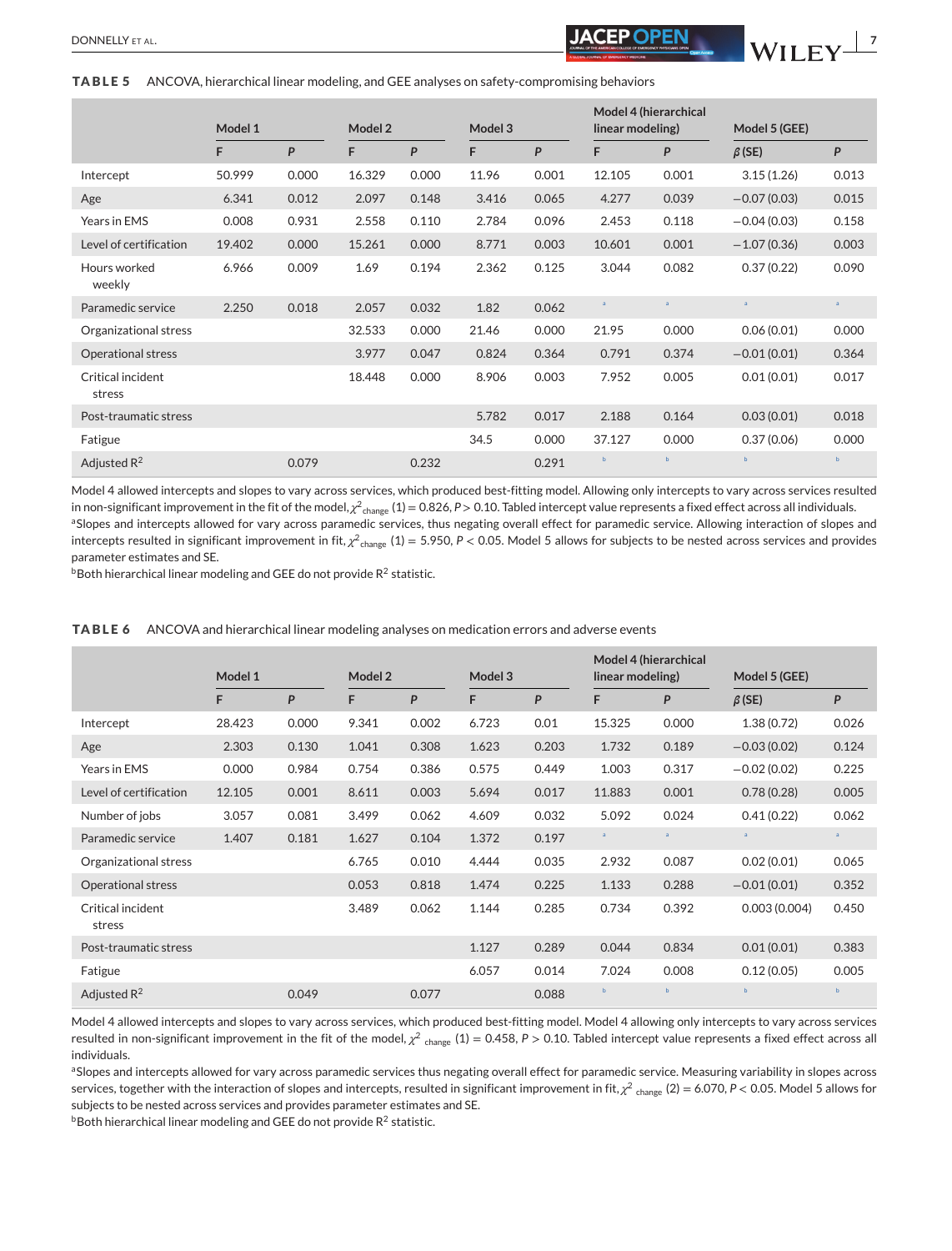were found in age t(769) = 0.498, *P* = 0.62, years in EMS, t(753) = 1.02, *P* = 0.31, in gender *χ*š = 0.74 (3) *P* = 0.86, marital status *χ*š = 1.25 (5) *P* = 0.94, level of certification ( $\chi$ š = 0.12(1),  $P = 0.72$ , hours worked weekly t(778) = −1.49, *P* = 0.136, ethnicity *χ*š (12) = 5.87, *P* = 0.923, income *χ*š (8) = 4.23, *P* = 0.84. One significant difference was identified; nonresponders reported that they held fewer paramedic jobs than responders *χ*š (5) = 77.43, *P* < 0.001.

## **4 DISCUSSION**

This study examined how different types of stress might influence safety outcomes in paramedicine. Results provide preliminary evidence that the factors which influence safety outcomes paramedicine are multifaceted and complex and warrant further investigation. In the Canadian context, fatigue is the most powerful influence on all types of safety outcomes. Although this relationship has already been documented in American paramedics, $4$  the Canadian system has significant structural differences, $34$  so earlier results cannot be easily generalized. Over half of paramedics reported being fatigued, which is consistent with American paramedics, where 55% of respondents reported being fatigued.<sup>4</sup> Interestingly, in the American sample, respondents commonly worked 24-hour shifts and in this sample, 12-hour shifts were most frequently reported.

Respondents reported high levels of post-traumatic stress; 14.5% of paramedics reported post-traumatic symptomatology that exceeded the recommended cut-off for PTSD. This elevated level of symptomatology was found even when a conservative cutoff was used, so results may be underestimating prevalence in this sample. Although not as high as recent Canadian national study of paramedics that found a prevalence rate of 24.5%, $^{13}$  it is significantly higher than in samples of the general population, where the prevalence of PTSD is between 6.8% and 7.8%.35,36

The first safety outcomes examined was risk for injury or exposure. In addition to fatigue, critical incident stress and PTSS were significant predictors for injury or exposure. Although work-related stress, including critical incident stress, has been tied to PTSS in previous research on paramedics, this is the first evidence that critical incident stress influences the physical safety of paramedics in addition to influencing their psychological health.

The second safety outcome, safety-compromising behaviors, was significantly influenced by critical incident stress and fatigue. Organizational stress also become influential, indicating that organizational culture has an ability to impact the safety behaviors of paramedics. These findings serve as an extension of research that has linked perceived safety culture and safety behaviors. $1,2$  Interestingly, level of certification and age remained significant predictors in the final model. Although individuals at the Advanced Care Paramedic level had greater levels of safety compromising behaviors than Primary Care Paramedics, younger paramedics reported more safety compromising behaviors than older paramedics. The finding related to age may indicate younger paramedics are willing to acknowledge safety compromising behaviors or may reflect a desire to adhere to the socio-cultural

dynamic within a service. This finding may also be the result of an age-related difference in cultural norms or behaviors related to work or it may be reflective of an attrition of paramedics with high levels of safety-compromising behaviors from the workforce over time. The finding of higher levels of safety-compromising behaviors is novel and unexpected. This finding may indicate a structural difference in how work demands are experienced by Advanced Care Paramedics, possibly the demands of their higher scope of practice or another factor that was not captured in this survey.

Finally, in assessing predictors of adverse events and medication errors, fatigue remains significant, as does level of certification and the number of jobs. In this sample, Advanced Care Paramedics reported higher levels of medication errors and adverse events than Primary Care Paramedics. This may be a function of the fact that those at the Advanced Care Paramedic level have a greater scope of practice and access to more invasive and complicated interventions. Additionally, respondents with more jobs reported higher levels of medication errors/adverse events. Although this may be a finding that reflects greater levels of fatigue, the fact that it retained significance in a model that controlled for fatigue is interesting and warrants further investigation. Overall, paramedics endorsed medication errors and adverse events at a much lower rate than injuries and safety-compromising behaviors, which may reflect the fact that medication errors do not happen frequently. However, unlike the other 2 safety outcomes, medication errors and adverse events may result in administrative review and possible sanction, which may influence a paramedic's career. Given the higher personal career risk, paramedics may have been less likely to acknowledge a negative event in this domain.

In the interest of improving safety for paramedics and their patients, creating change should take the form of collaborative and iterative efforts that include employer, employee, unions, and human resources. Findings offer suggestions as to where interventions could potentially be targeted. As fatigue remains the most influential predictor of safety outcomes in this sample, implementing a fatigue management strategy may be a good first step. Guidelines are available for the management of fatigue and fatigue reduction $37$  and these guidelines could be used to assist leaders to lessen the impact that fatigue plays on safety. Additionally, the fact that paramedic service was a significant predictor of safety outcomes indicates that it is an important influence on safety. Given this finding, it may be possible to learn from "high performing" services to improve safety across all paramedic services.

Further, opportunities should be explored to focus on improving mental health fitness at both the employee and employer level. Given the influence of workplace stresses on safety, attention should be paid to mitigating these stresses. This may take the form of organized work events, anonymous feedback for system improvements, educational workshops offering practical tools to incorporate into a high stress occupation, and confidential access to mental health services. It may be impossible to fully remove all stress factors in the occupation; more work can be done to improve organizational culture and removing stress by mitigating operational conflict and scheduling issues, supporting a culture of both physical health, and mental health to better respond to stressful events, and limit injury and error.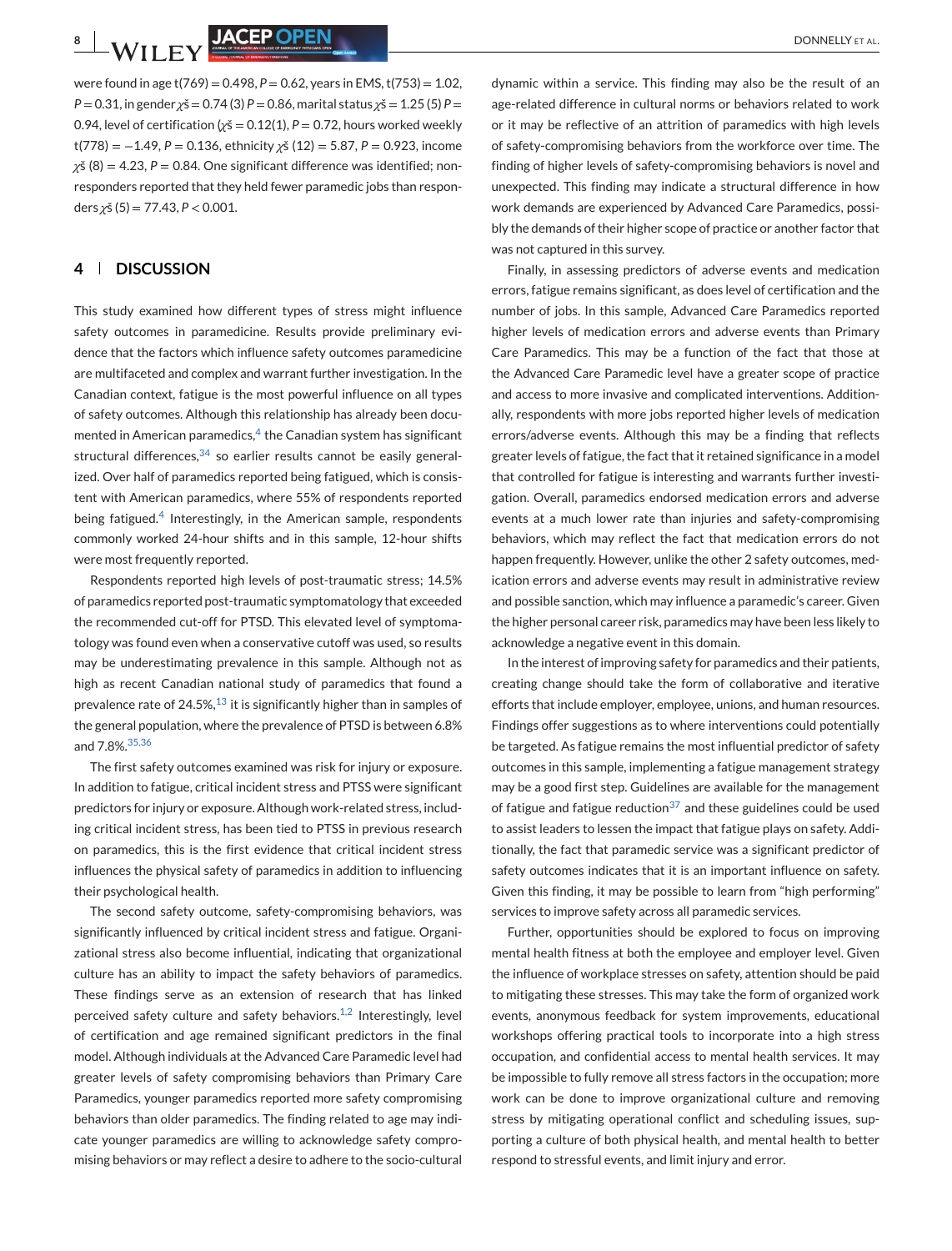## **5 LIMITATIONS**

This study has several limitations. Paramedic services self-selected into the study, so the sample is not generalizable to the broader population. The response rate being <50% also limits the generalizability of the findings; however, it is comparable with response rates for other surveys that used online methodologies.<sup>38</sup> Additionally, the nonresponder survey found few significant differences between the nonresponders and the responders, and the response rate is higher than other large-scale internet-based surveys for paramedics. 39-41

The reliance on participant self-report creates the possibility of introducing biases including social desirability bias, $42$  wherein respondents report how they would prefer to be seen rather than how they are really behaving. Further, respondents were queried about events in the past 3 months; however, there is no way to independently assess if responses are being accurately recalled, $43$  introducing the possibility of recall bias. Respondents may be underreporting events because of fear of reprisal or variability in safety culture. 44,45 This study was not able to differentiate fatigue related to work versus fatigue related to out-of-work commitments and did not control for service specific events (eg, if service was in negotiations with a union or managing with an investigation).

A final limitation which perhaps might be addressed in future research is the failure to capture if stress and fatigue management services were made available and if paramedics accessed those services. Paramedic Service retained a significant relationship to all 3 safety outcomes, which indicates there is an uncaptured difference in paramedic services which significantly influences safety. Future research may be able to improve on this research by capturing not only structural supports (eg, Employee Assistance Plans or Peer Support programs), but assessing the broader culture of safety.

#### **ACKNOWLEDGMENTS**

The authors wish to gratefully acknowledge the support of the Paramedic Chiefs of Canada and of Chief Bruce Krauter and Essex-Windsor EMS as our valued community partners in this research. We further wish to thank all the paramedic services and the paramedics for their participation.

#### **CONFLICTS OF INTEREST**

The authors declare no conflict of interest.

#### **AUTHOR CONTRIBUTIONS**

EAD takes responsibility for the paper as a whole.

## **ORCID**

*Elizabeth A. Donnelly PhD, MPH, LICSW, NREM[T](https://orcid.org/0000-0001-9942-3203)* [https://orcid.org/](https://orcid.org/0000-0001-9942-3203) [0000-0001-9942-3203](https://orcid.org/0000-0001-9942-3203)

#### **REFERENCES**

1. Weaver MD, Wang HE, Fairbanks RJ, Patterson D. The association between EMS workplace safety culture and safety outcomes. *Prehosp Emerg Care*. 2012;16(1):43-52.

- DONNELLY ET AL. **9**<br>DONNELLY ET AL. **9** 
	- 2. Eliseo LJ, Murray KA, White LF, Dyer S, Mitchell PA, Fernandez WG. EMS providers' perceptions of safety climate and adherence to safe work practices. *Prehosp Emerg Care*. 2011;16(1):53-58.
	- 3. Patterson PD, Huang DT, Fairbanks RJ, Simeone S, Weaver M, Wang HE. Variation in emergency medical service workplace safety culture. *Prehosp Emerg Care*. 2010;14:448-460.
	- 4. Patterson PD, Weaver MD, Frank RC, et al. Association between poor sleep, fatigue, and safety outcomes in emergency medical services providers. *Prehosp Emerg Care*. 2011;16(1):86-97.
	- 5. Regehr C, Goldberg G, Hughes J. Exposure to human tragedy, empathy, and trauma in ambulance paramedics. *Am J Orthopsychiat*. 2002;72(4):505-513.
	- 6. Alexander DA, Klein S. Ambulance personnel and critical incidents: Impact of accident and emergency work on mental health and emotional well-being. *Brit J Psychiat*. 2001;178:76-81.
	- 7. Grevin F. Post-traumatic stress disorder, ego defense mechanisms, and empathy among urban paramedics. *Psychol Rep*. 1996;79(2):483-495.
	- 8. Regehr C, Goldberg G, Glancy GD, Knott T. Post-traumatic symptoms and disability in paramedics. *Can J Psychiat*. 2002;47(10):953-958.
	- 9. Bennett P, Williams Y, Page N, Hood K, Woollard M. Levels of mental health problems among UK emergency ambulance workers. *Emerg Med J*. 2004;21:235-236.
	- 10. Bennett P, Williams Y, Page N, Hood K, Woollard M, Vetter N. Associations between organizational and incident factors and emotional distress in emergency ambulance personnel. *Br J Clin Psychol*. 2005;44(2):215-226.
	- 11. Clohessy S, Ehlers A. PTSD symptoms, response to intrusive memories and coping in ambulance service workers. *Br J Clin Psychol*. 1999;38(3):251-265.
	- 12. Berger W, Coutinho ESF, Figueira I, et al. Rescuers at risk: a systematic review and meta-regression analysis of the worldwide current prevalence and correlates of PTSD in rescue workers. *Soc Psych Psych Epid*. 2012;47(6):1001-1011.
	- 13. Carleton RN, Afifi TO, Turner S, et al. Mental disorder symptoms among public safety personnel in Canada. *Can J Psychiatry*. 2018;63(1):54-64.
	- 14. Nortje C, Roberts CB, Möller AT. Judgment of risk in traumatized and nontraumatized emergency medical service personnel. *Psychol Rep*. 2004;95(3):1119-1128.
	- 15. Zlotnick C, Franklin CL, Zimmerman M. Does "subthreshold" posttraumatic stress disorder have any clinical relevance? *Compr Psychiatr*. 2002;43(6):413-419.
	- 16. Cukor J,Wyka K, Jayasinghe N, Difede J. The nature and course of subthreshold PTSD. *J Anxiety Disord*. 2010;24(8):918-923.
	- 17. Donnelly EA. Work-related stress and posttraumatic stress in the emergency medical services. *Prehosp Emerg Care*. 2012;16(1):76-85.
	- 18. Donnelly EA, Bradford P, Davis M, Hedges C, Klingel M. Predictors of posttraumatic stress and preferred sources of social support among Canadian paramedics. *Can J Emerg Med*. 2016;18(3):205-212.
	- 19. Pearlin LI. The sociological study of stress. *J Health Soc Behav*. 1989;30:241-256.
	- 20. Donnelly EA, Chonody J, Campbell D. Measuring chronic stress in the emergency medical services. *J Workplace Behav Health*. 2014;29(4):333-353.
	- 21. Donnelly EA, Bennett M. Development of a critical incident stress inventory for the emergency medical services. *Traumatol*. 2014;20(1):1-8.
	- 22. Mitchell JT. When disaster strikes...The critical incident stress debriefing process. *J Emerg Med Serv*. 1983;8:36-39.
	- 23. [APA] American Psychiatric Association. *Diagnostic and Statistical Manual of Mental Disorders*. 5th ed. Washington, DC: Author; 2013.
	- 24. Weathers FW, Litz BT, Herman DS, Huska JA, Keane TM. *The PTSD checklist (PCL): Reliability, Validity, and Diagnostic Utility*. Annual Meeting of International Society for Traumatic Stress Studies; October, 1993; San Antonio, TX.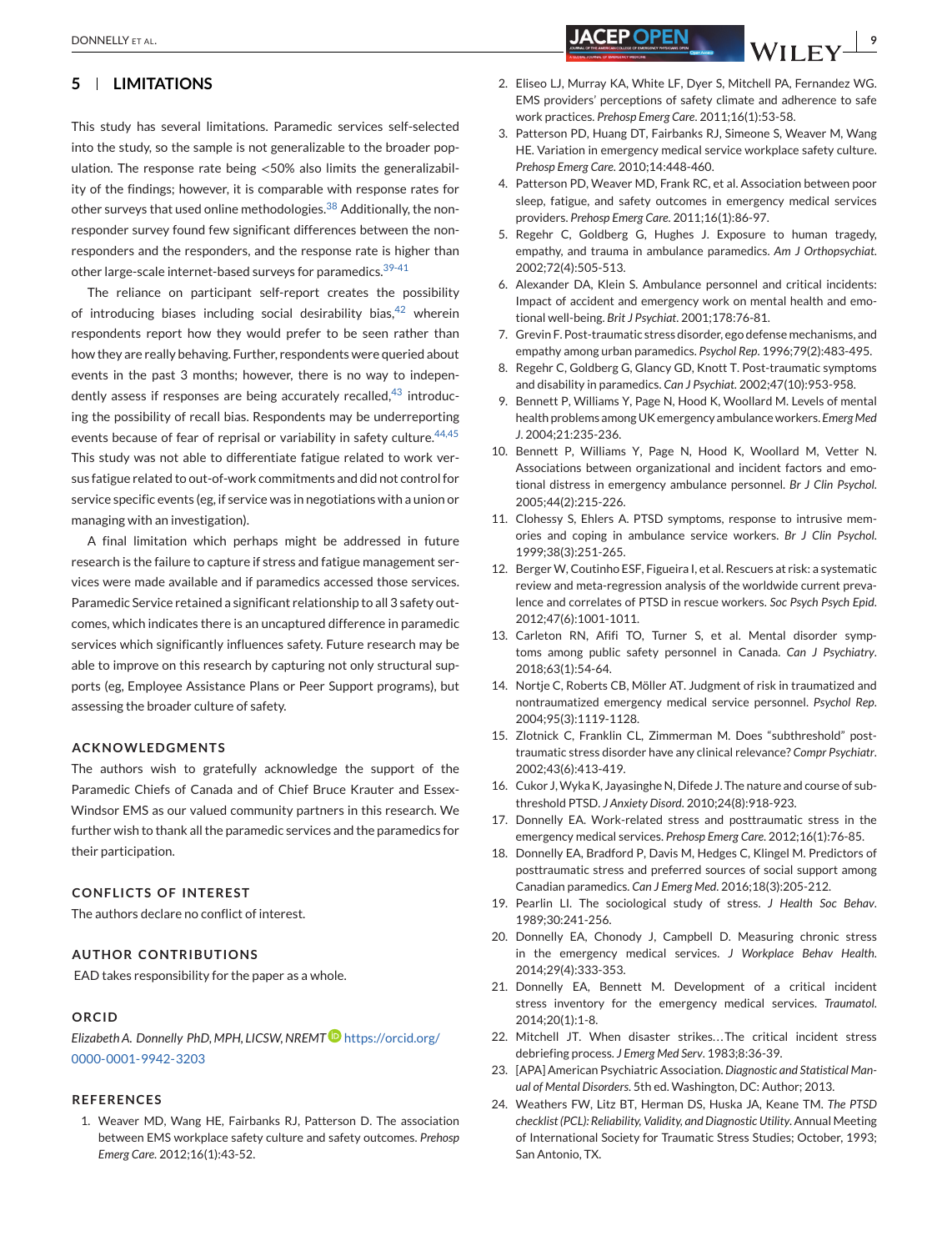**10 If the set of the set of the set of the set of the set of the set of the set of the set of the set of the set of the set of the set of the set of the set of the set of the set of the set of the set of the set of the** 

- 25. National Center for PTSD. Using the PTSD Checklist. 2012; [https:](https://sph.umd.edu/sites/default/files/files/PTSDChecklistScoring.pdf) [//sph.umd.edu/sites/default/files/files/PTSDChecklistScoring.pdf.](https://sph.umd.edu/sites/default/files/files/PTSDChecklistScoring.pdf) Accessed July 13, 2106.
- 26. Jackson C. The Chalder Fatigue Scale (CFQ 11). *Occup Med*. 2014;65(1):86-86.
- 27. Chalder T, Berelowitz G, Pawlikowska T, et al. Development of a fatigue scale. *J Psychosom Res*. 1993;37(2):147-153.
- 28. Patterson PD, Suffoletto BP, Kupas DF, Weaver MD, Hostler D. Sleep quality and fatigue among prehospital providers. *Prehosp Emerg Care*. 2010;14:187-193.
- 29. Hertel BR. Minimizing error variance introduced by missing data routines in survey analysis. *Soc Method Res*. 1976;4:459-474.
- 30. IBM SPSS Statistics for Windows, Version 24.0 *[computer program]*. Armonk, NY: IBM Corp.; Released 2016.
- 31. IBM SPSS Statistics for Windows, Version 25.0*, [computer program]*. Armonk, NY: IBM Corp; Released 2017.
- 32. Bigham BL, Jensen JL, Tavares W, et al. Paramedic self-reported exposure to violence in the emergency medical services (EMS) workplace: a mixed-methods cross-sectional survey. *Prehosp Emerg Care*. 2014;18(4):489-494.
- 33. Fischer SL, MacPhee RS. *Canadian Paramedic Health and Wellness Project: Workforce Profile and Health and Wellness Trends*. Ottawa: Defence Research and Development Canada; 2017.
- 34. Symons P, Shuster M. International EMS systems: Canada. *Resuscitation*. 2004;63(2):119-122.
- 35. Kessler RC, Berglund P, Demler O, Jin R, Merikangas KR, Walters EE. Lifetime prevalence and age-of-onset distributions of DSM-IV disorders in the National Comorbidity Survey Replication. *Arch Gen Psychiatr*. 2005;62(6):593-602.
- 36. Kessler RC, Sonnega A, Bromet E, Hughes M, Nelson CB. Posttraumatic stress disorder in the National Comorbidity Survey.*Arch Gen Psychiat*. 1995;52(12):1048-1060.
- 37. Patterson PD, Higgins JS, Van Dongen HPA, et al. Evidence-based guidelines for fatigue risk management in emergency medical services. *Prehosp Emerg Care*. 2018;22(sup1):89-101.
- 38. Poynton TA, DeFouw ER, Morizio LJ. A systematic review of online response rates in four counseling journals. *J Couns Dev*. 2019;97(1):33- 42.
- 39. Crowe RP, Bower JK, Cash RE, Panchal AR, Rodriguez SA, Olivo-Marston SE. Association of burnout with workforce-reducing factors among EMS professionals. *Prehosp Emerg Care*. 2018;22(2):229-236.
- 40. Blau G, Bentley MA, Eggerichs J, Chapman SA, Viswanathan KS. Are there differences between male versus female EMS professionals on emotional labor and job satisfaction? *J Behav Health*. 2014;3(2):82-86.
- 41. Cash RE, Crowe RP, Rodriguez SA, Panchal AR. Disparities in feedback provision to emergency medical services professionals. *Prehosp Emerg Care*. 2017;21(6):773-781.
- 42. Nederhof AJ. Methods of coping with social desirability bias: a review. *Eur J Soc Psychol*. 1984;15(3):263-280.
- 43. Coughlin SS. Recall bias in epidemiologic studies. *J Clin Epidemiol*. 1990;43(12):1431-1432.
- 44. Probst TM. Organizational safety climate and supervisor safety enforcement: multilevel explorations of the causes of accident underreporting. *J Appl Psychol*. 2015;100(6):1899-1907.
- 45. Probst TM, Brubaker TL, Barsotti A. Organizational injury rate underreporting: the moderating effect of organizational safety climate. *J Appl Psychol*. 2008;93(5):1147-1154.

#### **AUTHOR BIOGRAPHY**



Elizabeth Donnelly, PhD, MPH, LICSW, NREMT, is an Associate Professor in the School of Social Work at the University of Windsor, Windsor, Ontario, Canada. Please see her website at www.elizabethdonnelly.com or follow her on Twitter at @EDonnellyPhD

**How to cite this article:** Donnelly EA, Bradford P, Davis M, et al. What influences safety in paramedicine? Understanding the impact of stress and fatigue on safety outcomes. *JACEP Open*. 2020;1–14. <https://doi.org/10.1002/emp2.12123>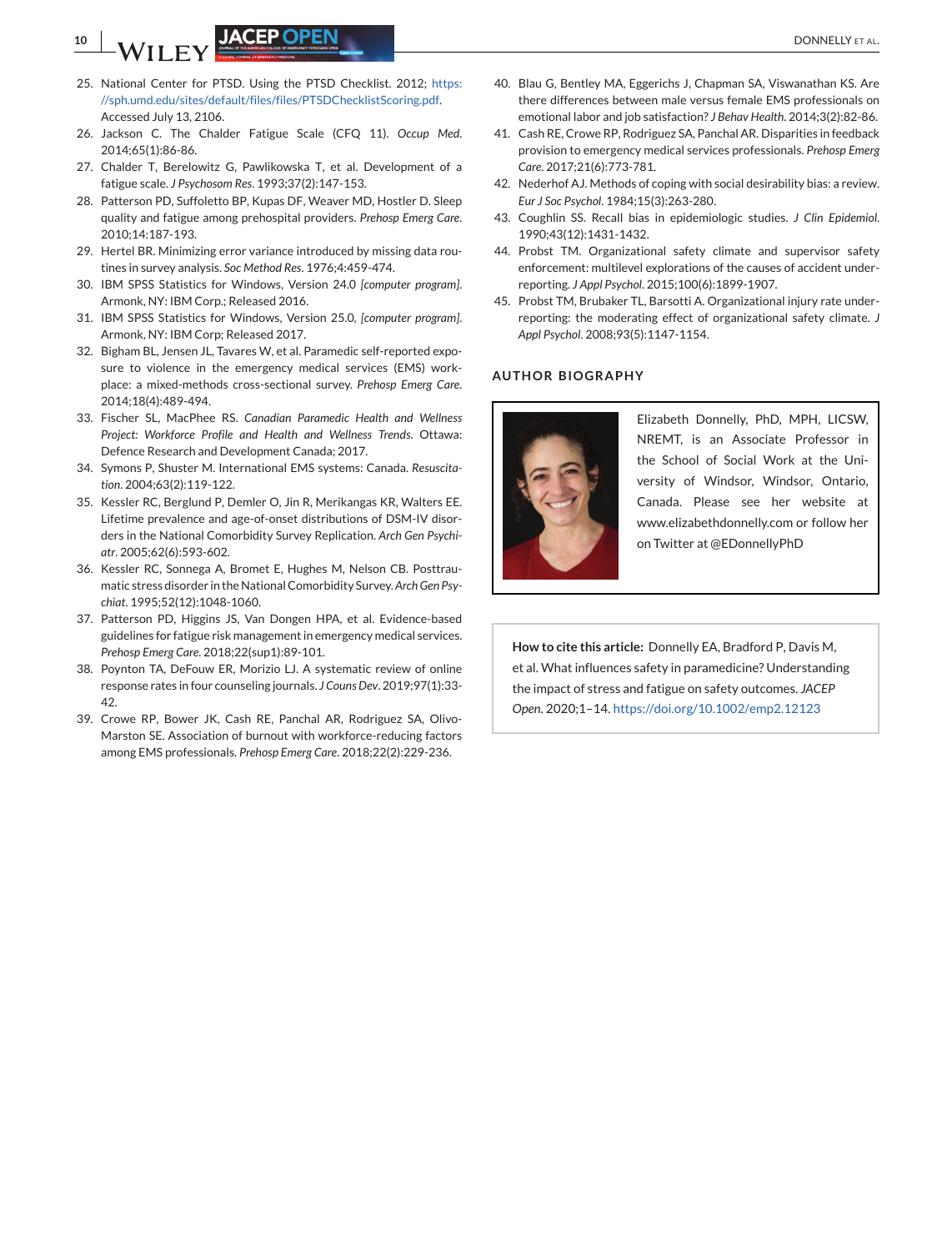

# **APPENDIX A: Valid percentages endorsing items in the adapted EMS safety inventory**

| In the past 3 months                                                                                          | <b>Definitely</b><br>not | Probably<br>not | I am not<br>sure | Probably<br>yes | <b>Definitely</b><br>yes | Do not<br>wish to<br>answer | <b>Not</b><br>applicable<br>to me |
|---------------------------------------------------------------------------------------------------------------|--------------------------|-----------------|------------------|-----------------|--------------------------|-----------------------------|-----------------------------------|
| Injuries and exposures                                                                                        |                          |                 |                  |                 |                          |                             |                                   |
| I was injured during a shift                                                                                  | 42.4                     | 6.4             | 4.2              | 14.9            | 18.0                     | 0.4                         | 13.7                              |
| I injured my head or neck                                                                                     | 63.6                     | 7.6             | 1.8              | 4.1             | 3.4                      | 0.3                         | 19.3                              |
| I injured my back                                                                                             | 45.6                     | 5.5             | 5.2              | 15.2            | 14.1                     | 0.7                         | 13.7                              |
| I injured a joint (shoulder, knee, ankle, or wrist)                                                           | 48.1                     | 5.4             | 3.3              | 13.4            | 15.6                     | 0.6                         | 13.5                              |
| I injured my hands or feet                                                                                    | 59.6                     | 8.0             | 1.7              | 5.9             | 7.0                      | 0.4                         | 17.3                              |
| I received a laceration or other traumatic injury                                                             | 66.7                     | 4.2             | 1.3              | 2.9             | 5.9                      | 0.6                         | 18.5                              |
| I received another type of injury                                                                             | 58.8                     | 6.5             | 3.6              | 6.5             | 7.6                      | 0.6                         | 16.5                              |
| I received a needle stick injury                                                                              | 77.4                     | 1.0             | .4               | .3              | 2.1                      | 0.3                         | 18.5                              |
| I was exposed to a pathogen in the field                                                                      | 35.6                     | 5.4             | 9.5              | 20.4            | 17.5                     | 0.1                         | 11.5                              |
| I was exposed to MRSA/VRE                                                                                     | 21.8                     | 4.2             | 7.4              | 27.2            | 31.7                     | 0.1                         | 7.6                               |
| I was exposed to tuberculosis (TB)                                                                            | 39.4                     | 20.0            | 18.6             | 5.7             | 2.5                      | $\overline{0}$              | 13.7                              |
| I was exposed to meningitis                                                                                   | 41.8                     | 18.5            | 18.5             | 4.8             | 3.2                      | 0                           | 13                                |
| I was exposed to a blood-borne pathogen                                                                       | 32.4                     | 11.8            | 16.5             | 15.8            | 13.5                     | 0.1                         | 9.8                               |
| I was exposed to bedbugs, fleas, or other insects                                                             | 25                       | 8.0             | 14.3             | 22.1            | 22.4                     | 0.3                         | 7.9                               |
| I was exposed to measles, chickenpox, or the flu                                                              | 25.4                     | 7.0             | 11.5             | 20.8            | 26.5                     | 0.4                         | 8.4                               |
| I was exposed to a pathogen not listed above                                                                  | 26.9                     | 9.7             | 22.9             | 21.4            | 8                        | 0.3                         | 10.8                              |
| I was injured in an ambulance crash                                                                           | 81                       | 0.1             | 0.3              | 0.3             | 0.1                      | $\overline{0}$              | 18.2                              |
| Safety-compromising behaviors                                                                                 |                          |                 |                  |                 |                          |                             |                                   |
| I have "fudged" information on a patient care report (ie, vitals,<br>chronology of events).                   | 53.1                     | 13.5            | 5.5              | 15.4            | 6.4                      | 2.7                         | 3.4                               |
| I didn't discuss the consequences of not going to the hospital<br>with a "no service patient"                 | 77.7                     | 11.2            | 2.6              | 2.9             | 1.3                      | 0.4                         | 3.9                               |
| I convinced someone not to go to the hospital                                                                 | 76.8                     | 8.4             | 1.8              | 5.5             | 3.2                      | 0.6                         | 3.8                               |
| I spent more than 20 minutes on scene because I was "staying<br>and playing"                                  | 37.2                     | 14.1            | 12.4             | 19.5            | 12                       | 1.0                         | 3.8                               |
| I reported for my shift without getting adequate rest<br>beforehand                                           | 12.0                     | 6.0             | 3.8              | 31.4            | 43.4                     | 0.6                         | 2.9                               |
| I reported for my shift after drinking alcohol within the<br>previous 8 hours                                 | 74.4                     | 5.9             | 1.4              | 6.1             | 4.7                      | 1.4                         | 6.0                               |
| I was overly stressed during a shift                                                                          | 17.1                     | 15.1            | $7.3$            | 29.4            | 28.3                     | 0.3                         | $2.5\,$                           |
| I found myself at an unsafe scene                                                                             | 23.3                     | 13.2            | 6.6              | 26.8            | 25.9                     | 0.3                         | 3.9                               |
| I may have been contaminated with copious amounts of<br>patient bodily fluids                                 | 49.9                     | 14.5            | 5.9              | 11.0            | 11.5                     | 0.1                         | 7.0                               |
| I felt vulnerable to harm due to lack of appropriate PPE (ie, BSI, 55.7<br>turnout gear, etc.)                |                          | 19.4            | 5.6              | 8.1             | 4.2                      | 0.6                         | 6.4                               |
| My "chute time" (time from call received to rolling) was >2<br>minutes                                        | 34.0                     | 20.7            | 10.2             | 17.9            | 12.3                     | 0.4                         | 4.3                               |
| I felt that a patient's safety was jeopardized because my<br>agency did not provide me with updated equipment | 57.4                     | 19.5            | 6.3              | $6.2\,$         | 5.2                      | 0.1                         | 5.3                               |
| I felt that my safety was jeopardized because my agency did<br>not provide me with updated equipment          | 56.0                     | 15.9            | 6.0              | 8.0             | 8.9                      | 0.1                         | 5.1                               |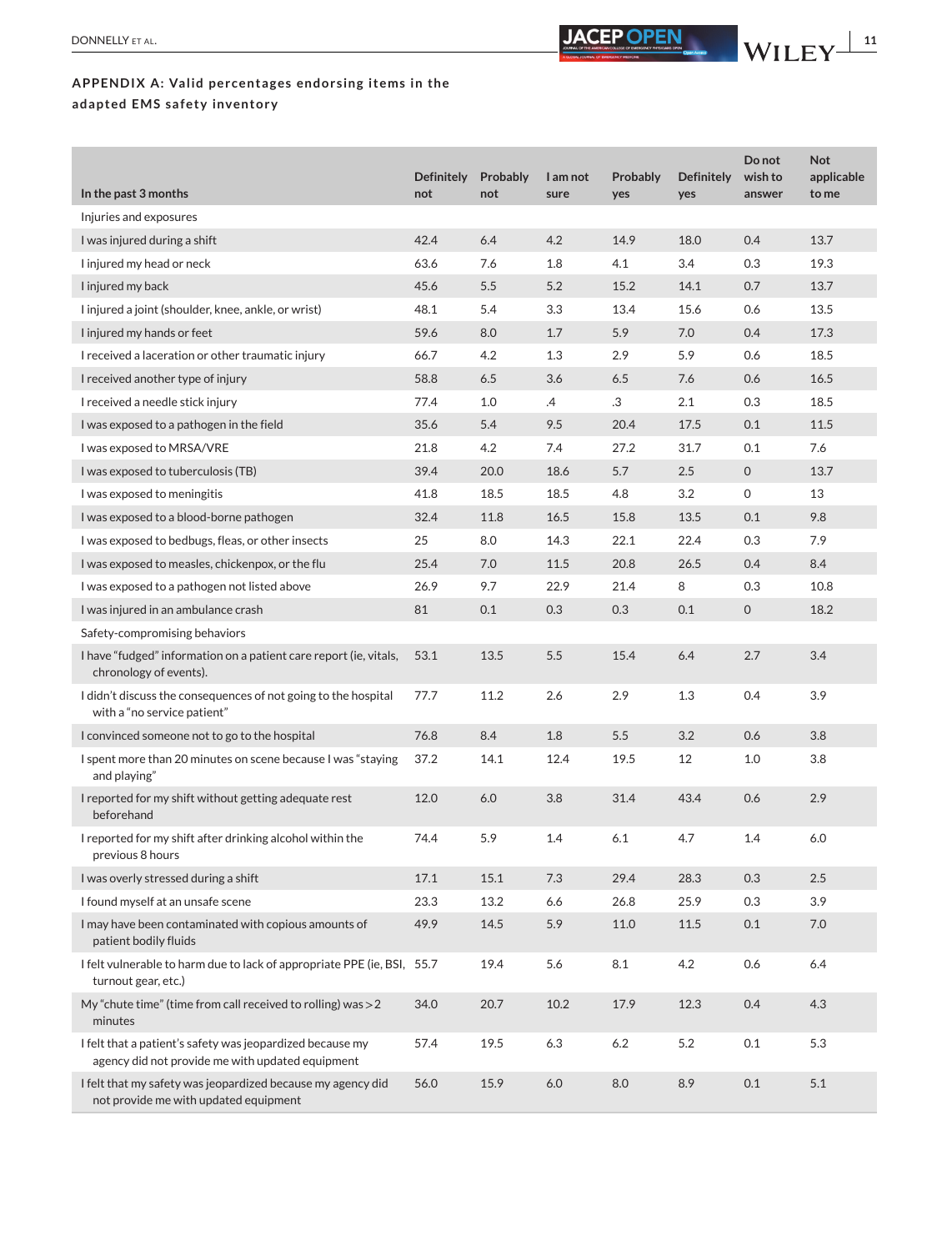**Not applicable to me**

Not applicable to me

2.2 4.6 1.8 8.87 0.6 1.4 80.6

1.0 1.0 7.3 8.4 1.8 1.3 79.3

| 12                                                                                                                                       |                          |                      |                                 |                                |                          |                             | <b>DONNE</b>                  |
|------------------------------------------------------------------------------------------------------------------------------------------|--------------------------|----------------------|---------------------------------|--------------------------------|--------------------------|-----------------------------|-------------------------------|
|                                                                                                                                          |                          |                      |                                 |                                |                          |                             |                               |
| In the past 3 months                                                                                                                     | <b>Definitely</b><br>not | Probably<br>not      | I am not<br>sure                | Probably<br>yes                | <b>Definitely</b><br>yes | Do not<br>wish to<br>answer | <b>Not</b><br>appl<br>to m    |
| I felt that a patient's safety was jeopardized because my<br>agency did not provide me with updated<br>protocols/policies/procedures     | 58.5                     | 16.5                 | 8.3                             | 5.5                            | 5.9                      | 0.6                         | 4.9                           |
| I felt that my safety was jeopardized because my agency did<br>not provide me with updated protocols/policies/procedures                 | 57.5                     | 17.8                 | 8.1                             | 5.9                            | 5.7                      | .4                          | 4.6                           |
| I have exceeded the speed limit while routinely driving the unit 10.9<br>in a non-emergency mode                                         |                          | 12.6                 | 6.3                             | 36.0                           | 30.9                     | 1.5                         | 1.8                           |
| I have greatly exceeded the speed limit while responding lights 12.7<br>and sirens (ie, >20 kilometers over the posted speed limit)      |                          | 12.7                 | 6.7                             | 25.3                           | 38.5                     | 1.3                         | 2.8                           |
| I felt my safety was endangered while driving due to fatigue<br>levels                                                                   | 30.3                     | 25.1                 | 7.9                             | 19.4                           | 14.2                     | .7                          | 2.4                           |
| I was involved in a collision involving one of my agency's<br>vehicles                                                                   | 87.4                     | 0.4                  | 0.1                             | 0.4                            | 2.8                      | 0.3                         | 8.5                           |
| Medication errors/adverse events                                                                                                         |                          |                      |                                 |                                |                          |                             |                               |
| I accidentally started an IO in a location outside of protocol                                                                           | 66.1                     | 0.6                  | 0.1                             | 0.3                            | $\mathbf 0$              | 0.3                         | 32.7                          |
| I made a patient with chest pain or shortness of breath<br>ambulate instead of using a stretcher                                         | 59.2                     | 18.0                 | 3.2                             | 10.1                           | 4.2                      | 1.0                         | 4.3                           |
| I placed an IV into an artery instead of into a vein                                                                                     | 82                       | 1.0                  | 0.1                             | 0.7                            | 0.4                      | 0.3                         | 15.5                          |
| I accidentally dislodged an ET tube                                                                                                      | 74.7                     | 1.3                  | 0.8                             | 0.6                            | 0.1                      | 0.1                         | 22.4                          |
| I accidentally dropped a patient while on a transportation<br>device (ie, stretcher, stair chair)                                        | 92.2                     | 0.8                  | 0.1                             | 0.6                            | 0.4                      | 0.1                         | 5.7                           |
| I accidentally caused physical injury to a patient moving the<br>patient                                                                 | 82.1                     | 6.2                  | 2.7                             | 1.8                            | 1.7                      | 0.1                         | 5.5                           |
| In the past 3 months:                                                                                                                    | Ran out of<br>time       | Forgot to<br>perform | Not part of Did not<br>protocol | think it<br>was nec-<br>essary | Contrainc                | Do not<br>wish to<br>answer | <b>Not</b><br>$C\hat{c}$<br>m |
| Safety-compromising behaviors                                                                                                            |                          |                      |                                 |                                |                          |                             |                               |
| I did not complete a pre-shift check of equipment and<br>medications because                                                             | 43.8                     | 2.7                  | 0.3                             | 3.8                            | 0.1                      | $1.0\,$                     | 48.3                          |
| I did not restock the ambulance before a call or shift because                                                                           | 48.7                     | 7.7                  | 0.1                             | 1.8                            | 0.1                      | 0.7                         | 40.7                          |
| I didn't contact medical direction from a base hospital in a<br>situation where it may have been considered appropriate or<br>beneficial | 3.8                      | 1.5                  | 0.8                             | 6.2                            | 0.6                      | 1.3                         | 85.9                          |
| I didn't follow medical direction from a base hospital physician<br>because                                                              | 0.3                      | 0                    | 0.1                             | 0.4                            | 0.6                      | 1.0                         | 97.6                          |
| My patient assessment and patient history were abbreviated<br>or neglected for a "frequent flier" patient                                | 1.4                      | 0.6                  | 0.1                             | 14.4                           | 0.4                      | 1.0                         | 82.C                          |
| Medication errors/adverse events                                                                                                         |                          |                      |                                 |                                |                          |                             |                               |
| I did not establish an advanced airway after two attempts<br>because                                                                     | 2.8                      | 0.1                  | 5.4                             | 4.5                            | 8.5                      | 0.8                         | 77.8                          |
| I did not use a secondary treatment device when the preferred 2.1<br>failed (eg, IO instead of IV access, OPA to King airway or          |                          | 0.7                  | 2.7                             | 4.3                            | 2.5                      | 1.0                         | 86.7                          |

King airway instead of ET tube) because. . .

status because. . .

and vomiting because...

I did not check a glucose level in a patient with altered mental

I did not check a glucose level in a diabetic patient with nausea 1.0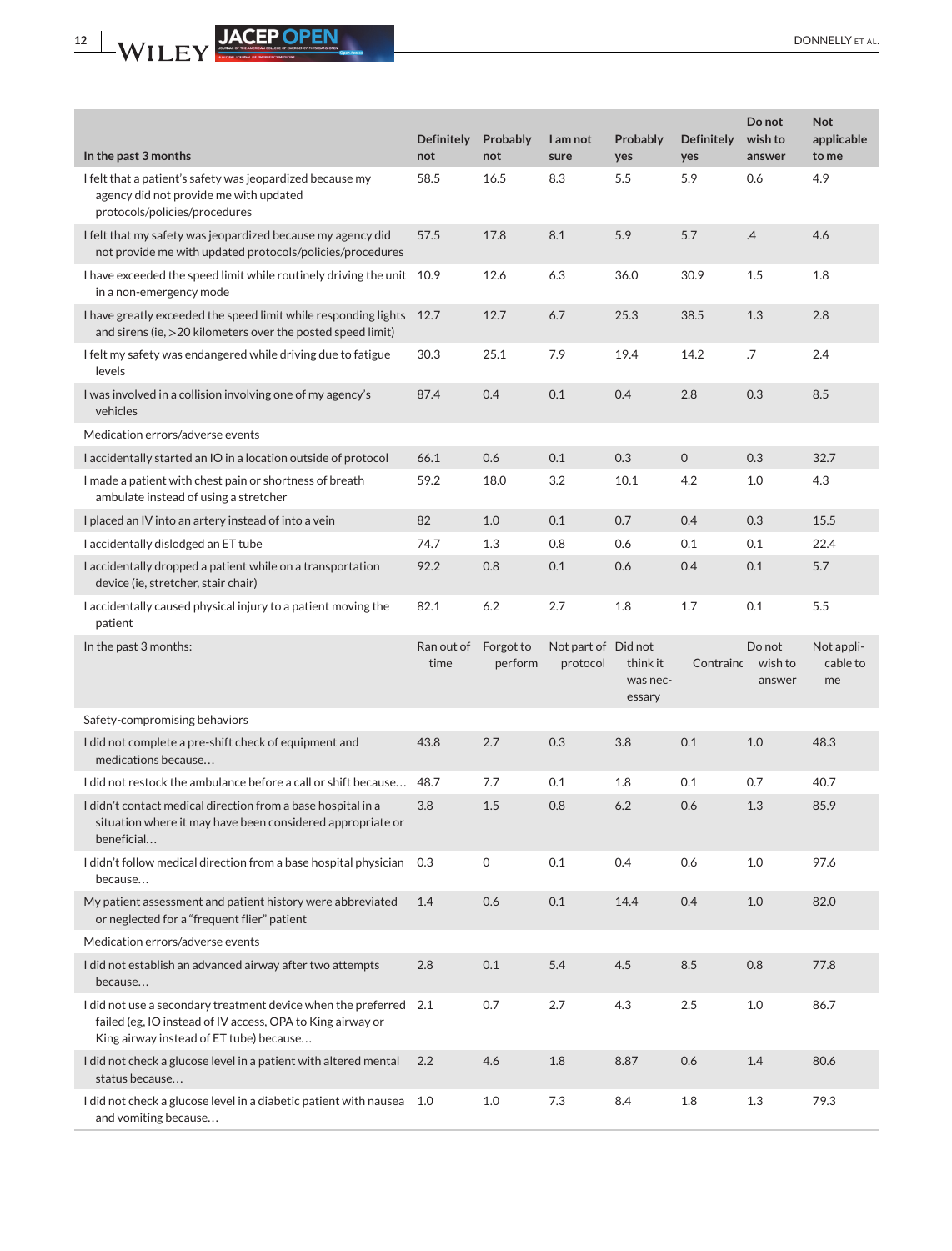

|                                                                                                                                                                         | <b>Definitely</b> | Probably | I am not | Probably    | <b>Definitely</b> | Do not<br>wish to | <b>Not</b><br>applicable |
|-------------------------------------------------------------------------------------------------------------------------------------------------------------------------|-------------------|----------|----------|-------------|-------------------|-------------------|--------------------------|
| In the past 3 months                                                                                                                                                    | not               | not      | sure     | yes         | yes               | answer            | to me                    |
| I did not use CPAP on a patient with congestive heart failure<br>while enroute to the hospital because                                                                  | 1.5               | 0.4      | 1.3      | 5.0         | 7.4               | 1.4               | 82.9                     |
| I did not place a patient on the monitor because                                                                                                                        | 0.8               | 1.0      | 2.4      | 39.5        | 0.6               | 1.1               | 54.6                     |
| I did not perform upload the 12-lead EKG on a patient with<br>STEMI because                                                                                             | 0.7               | 1.3      | 0.8      | 1.4         | 0.1               | 1.4               | 94.3                     |
| I confirmed a STEMI but did not administer aspirin when<br>warranted because                                                                                            | 0.1               | 0        | 0.3      | $\mathbf 0$ | 7.7               | 1.1               | 90.8                     |
| I administered the wrong medication by not checking the label 0.1<br>because                                                                                            |                   | 0.4      | 0.1      | 0           | 0.3               | 1.1               | 97.9                     |
| I administered the wrong dose of medication by not confirming 0.3<br>the dose because                                                                                   |                   | 1.1      | 0.3      | 0.4         | 0.1               | 1.1               | 96.6                     |
| I transferred a patient at the emergency department (ED) with 0.1<br>an unrecognized esophageal intubation (ET tube placed in<br>esophagus rather than trachea) because |                   | 0        | 0.7      | 0           | 0.1               | 0.8               | 98.2                     |
| I did not secure an embedded object in a wound instead of<br>securing the object with bandages and accidently removed it<br>because                                     | 0.1               | 0.1      | 0.3      | 0.1         | 0.3               | 0.8               | 98.2                     |
| I did properly interpret an EKG because                                                                                                                                 | 2.0               | 1.4      | 1.7      | 1.4         | 0.3               | 2.3               | 91                       |
| I did not properly size a piece of equipment and then used it on 1.1<br>a patient (eg, ET tube, C-collar, airway adjunct, IV catheter)<br>because                       |                   | 1.5      | 0.3      | 2.8         | 0.3               | 1.7               | 92.3                     |
| I did not transport a specialty care patient to a specialty care<br>facility (ie, trauma, stroke, pediatric) because                                                    | 0.4               | 0.4      | 3.4      | 2.1         | 12.2              | 0.7               | 80.8                     |
| I did not deliver high flow oxygen to a patient with chest pain<br>because                                                                                              | $\mathbf 0$       | 0.7      | 1.1      | 17.1        | 3.5               | 1.8               | 75.7                     |
| I deviated from the chest pain protocol because                                                                                                                         | 0.1               | 0.1      | 0.8      | 3.5         | 7.3               | 1.7               | 86.4                     |
| I didn't administer pain control to a patient because                                                                                                                   | 0.8               | 0.7      | 4.2      | 12.1        | 15.6              | 1.7               | 64.9                     |
| I did not establish an IV after two attempts because                                                                                                                    | 11                | 0        | 4.8      | 3.5         | 8.0               | 1.5               | 71.1                     |
| I did not follow proper c-spine immobilization in a patient with<br>a suspected spinal injury                                                                           | 0.1               | 0.4      | 0.4      | 3.2         | 0.8               | 1.3               | 93.7                     |
| A patient signed a refusal form but I did not gather all the<br>information to complete it                                                                              | 4.6               | 7.0      | 0.4      | 3.4         | 0.3               | 1.0               | 83.3                     |
| I did not perform a 12-lead EKG on a patient with chest pain<br>because                                                                                                 | 1.5               | 0.1      | 0.3      | 3.2         | 0.4               | 0.7               | 93.7                     |